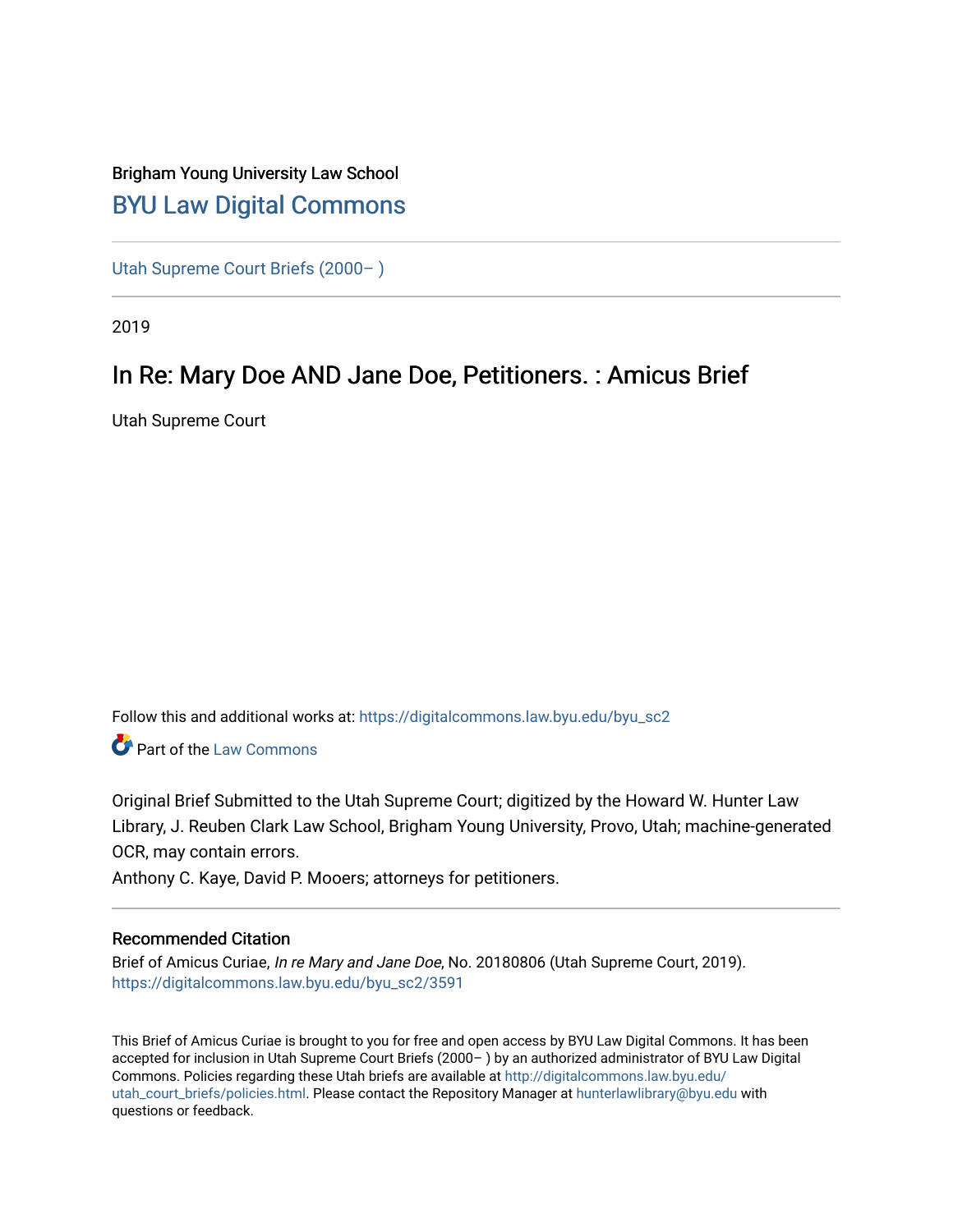**Case No. 20180806-SC** 

#### **IN THE SUPREME COURT OF THE STATE OF UTAH**

IN RE: MARY DOE AND JANE DOE, **PETITIONERS** 

### **BRIEF FOR THE UNITED STATES AS AMICUS CURIAE**

JOSEPH H. HUNT *Assistant Attorney General* 

JOHN W. HUBER *United States Attorney* 

JENNIFER P. WILLIAMS *Assistant United States Attorney* 

DANIEL TENNY *(202) 514-1838 Attorneys, Appellate Staff Civil Division, Room 7215 U.S. Department of Justice 950 Pennsylvania Ave., N.W. Washington, D.C. 20530*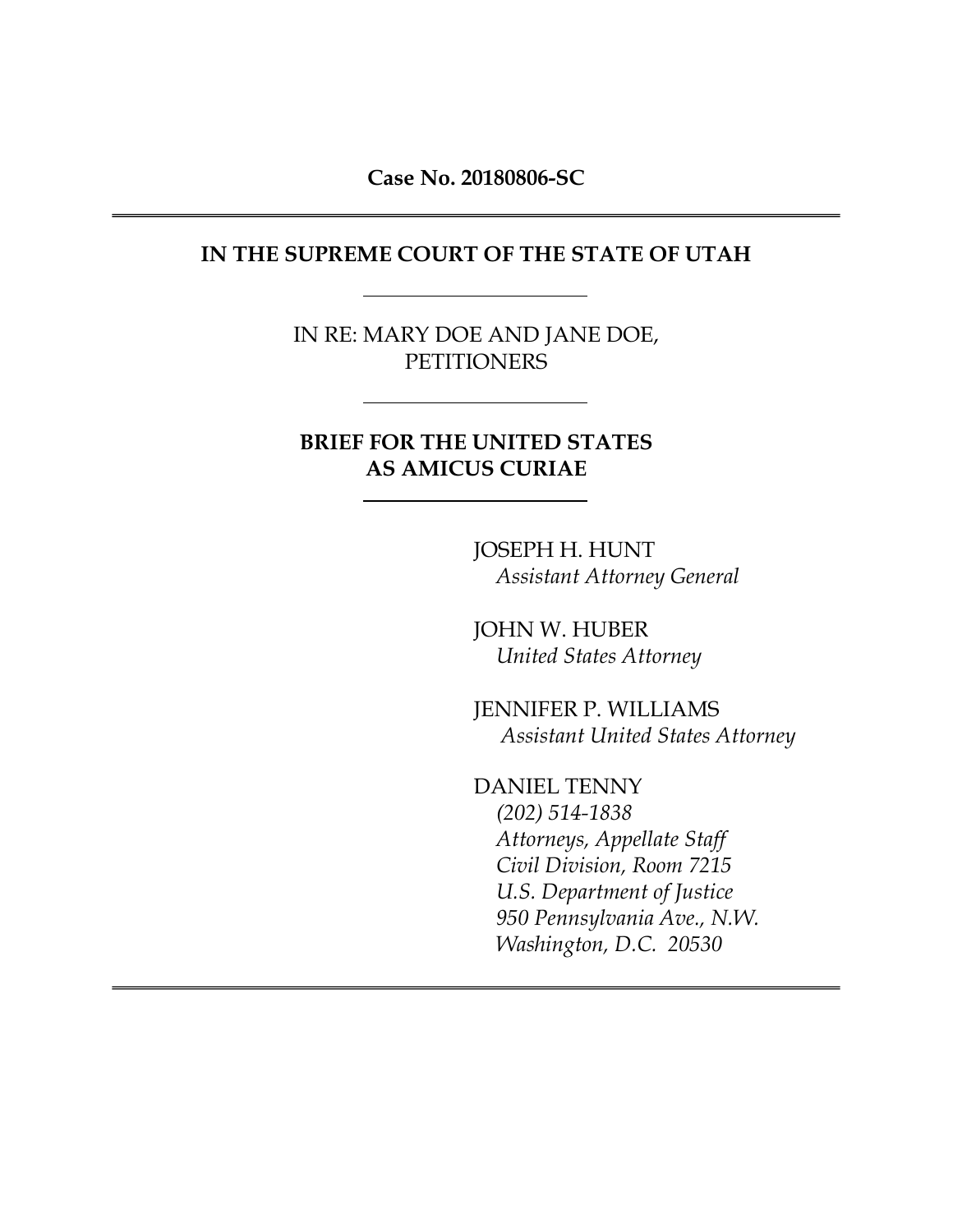## **TABLE OF CONTENTS**

|                | A.              |                                                                                                                      |  |
|----------------|-----------------|----------------------------------------------------------------------------------------------------------------------|--|
|                |                 | 1.                                                                                                                   |  |
|                |                 | Deferred Action for Childhood Arrivals4<br>2.                                                                        |  |
|                | <b>B.</b>       |                                                                                                                      |  |
|                |                 |                                                                                                                      |  |
| $\mathbf{I}$ . |                 | The Court should decline to issue a rule premised on the DACA                                                        |  |
| II.            |                 | Section 1621 permissibly sets a default rule that can be overridden                                                  |  |
|                | A.              | Congress set a default rule that can be overridden only by a                                                         |  |
|                | <b>B.</b>       | The Tenth Amendment does not prohibit Congress from<br>conditioning States' exercise of authority in the immigration |  |
|                |                 |                                                                                                                      |  |
|                |                 | <b>CERTIFICATE OF SERVICE</b>                                                                                        |  |
|                | <b>ADDENDUM</b> |                                                                                                                      |  |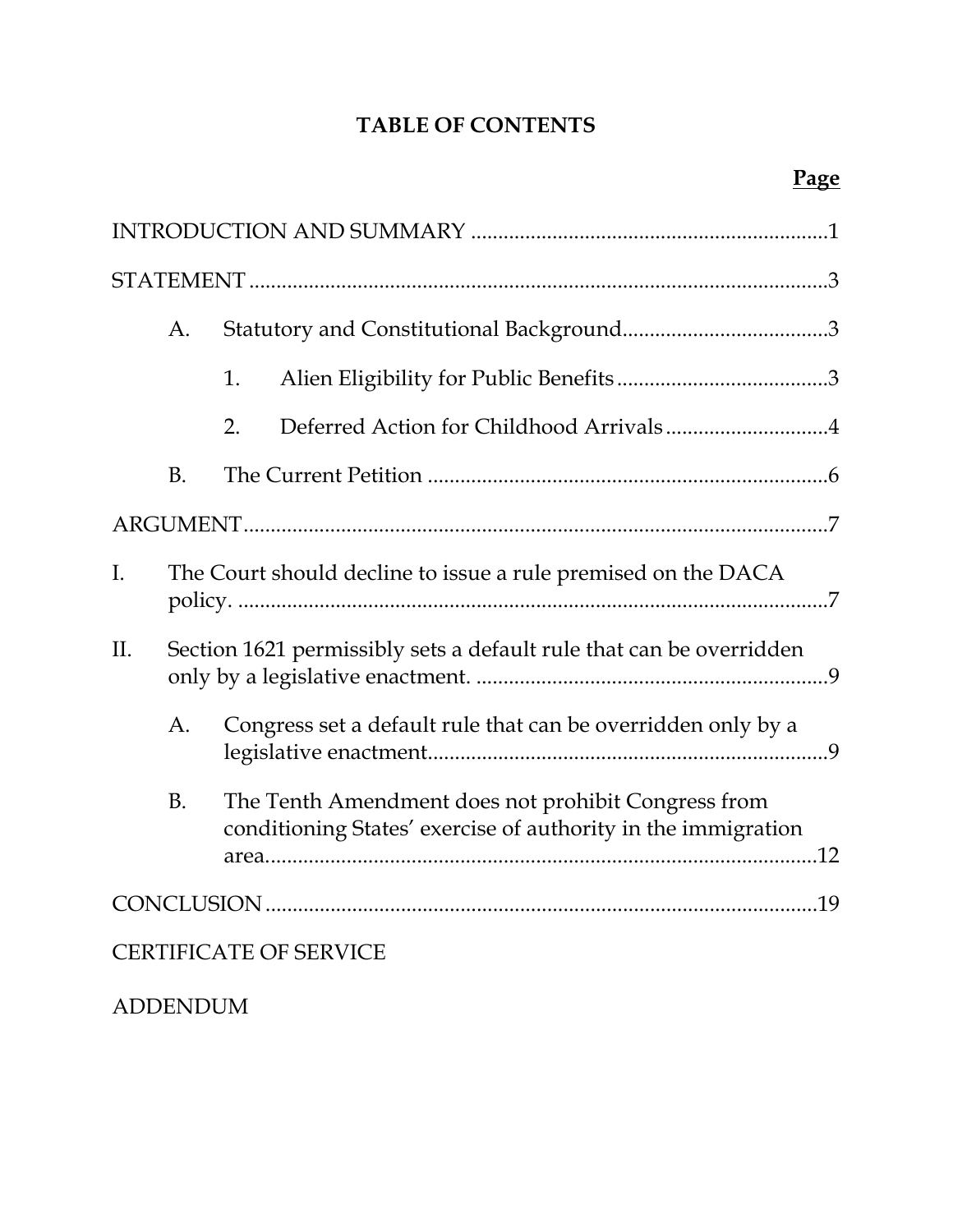# **TABLE OF AUTHORITIES**

| Cases:                                                      | <u>Page(s)</u> |
|-------------------------------------------------------------|----------------|
| Arizona v. United States,                                   |                |
|                                                             |                |
| Batalla Vidal v. Nielsen,                                   |                |
| 279 F. Supp. 3d 401 (E.D.N.Y. 2018), appeal pending,        |                |
| No. 18-485 (2d Cir.), petition for cert. filed,             |                |
|                                                             |                |
| Casa de Md. v. U.S. Dep't of Homeland Sec.,                 |                |
| 284 F. Supp. 3d 758 (Mar. 5, 2018), appeal pending,         |                |
|                                                             |                |
| Florida Bd. of Bar Examiners re Question as to Whether      |                |
| Undocumented Immigrants are Eligible for Admission          |                |
| to the Fla. Bar,                                            |                |
|                                                             |                |
| Fry v. United States,                                       |                |
|                                                             |                |
| Gregory v. Ashcroft,                                        |                |
|                                                             |                |
| Hodel v. Virginia Surface Mining & Reclamation Ass'n, Inc., |                |
|                                                             |                |
| Injured Workers Assoc. of Utah v. Utah,                     |                |
|                                                             |                |
|                                                             |                |
| Korab v. Fink,                                              |                |
|                                                             |                |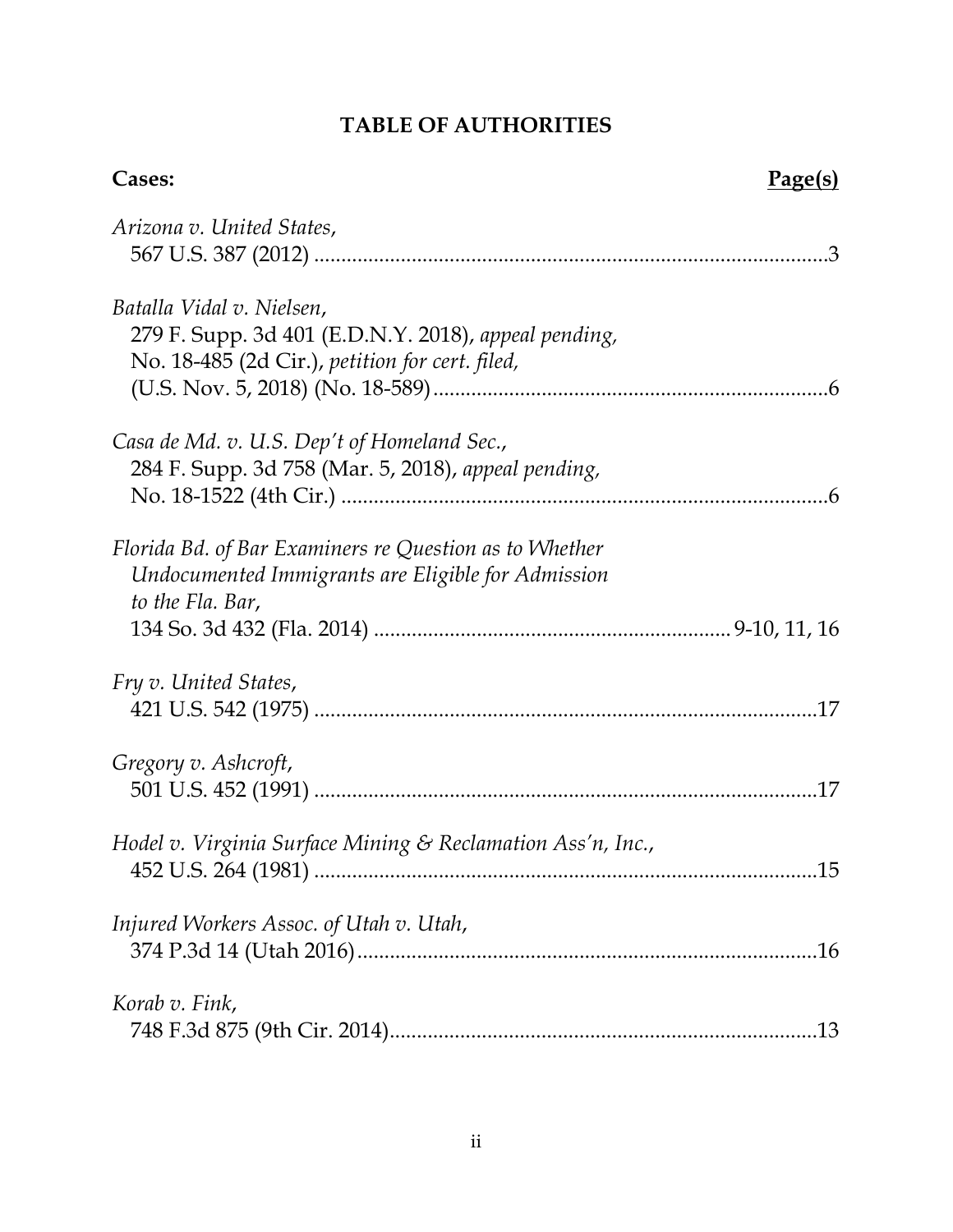| Mathews v. Diaz,                                                                                                                                                   |  |
|--------------------------------------------------------------------------------------------------------------------------------------------------------------------|--|
| Matter of Vargas,                                                                                                                                                  |  |
| Murphy v. NCAA,                                                                                                                                                    |  |
| NAACP v. Trump, 298 F. Supp. 3d 209 (D.D.C. 2018),<br>reconsideration denied, 315 F. Supp. 3d 457 (D.D.C.),<br>appeals pending, Nos. 18-5243, 18-5245 (D.C. Cir.), |  |
|                                                                                                                                                                    |  |
| National Fed'n of Indep. Bus. v. Sebelius,                                                                                                                         |  |
| New York v. United States,                                                                                                                                         |  |
| Plyler v. Doe,                                                                                                                                                     |  |
| Printz v. United States,                                                                                                                                           |  |
| Regents of the Univ. of Cal. v. U.S. Dep't of Homeland Sec.,<br>No. 18-15068, 2018 WL 5833232<br>(9th Cir. Nov. 8, 2018), petition for cert. filed,                |  |
|                                                                                                                                                                    |  |
| Reno v. American-Arab Anti-Discrimination Comm.,                                                                                                                   |  |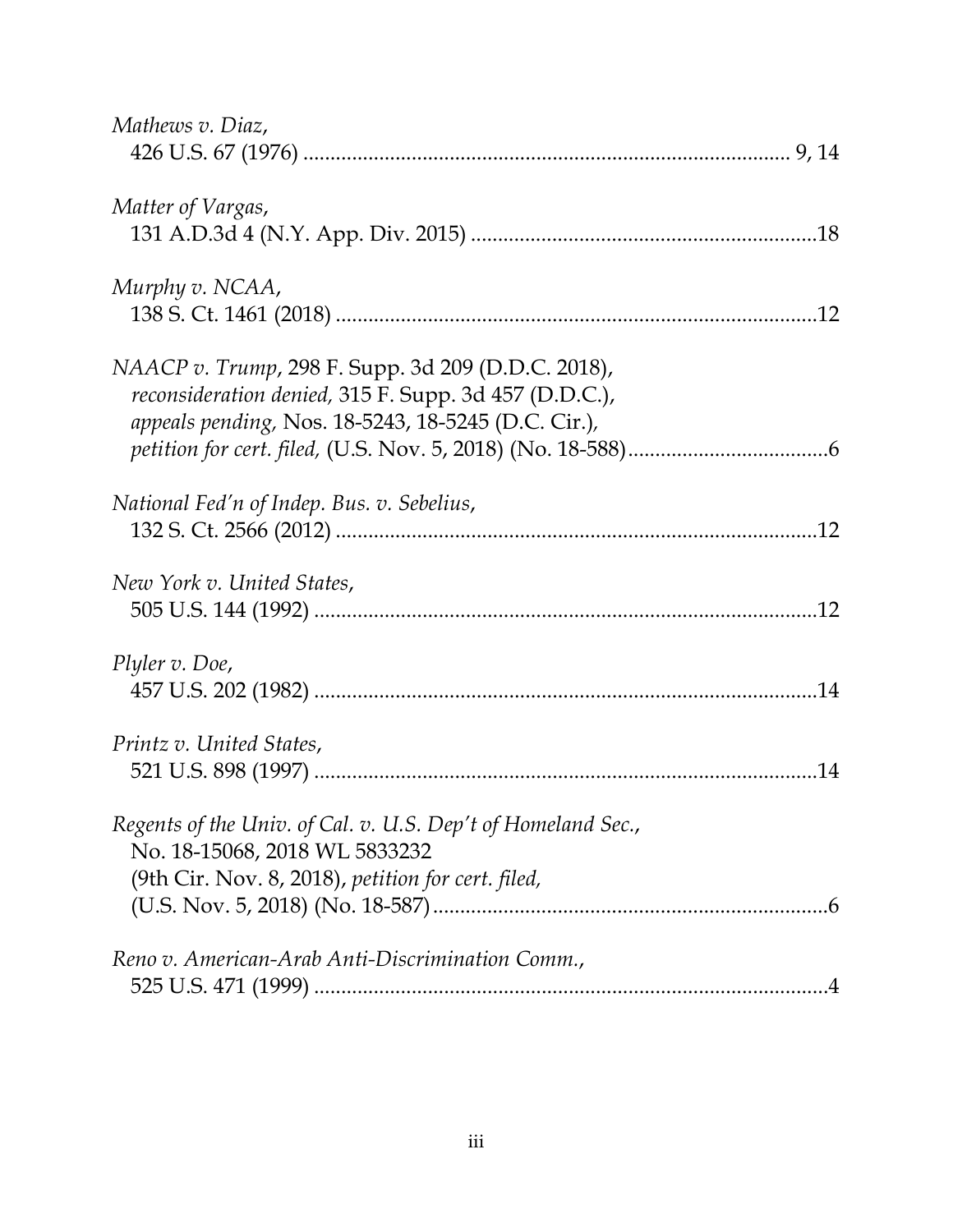## Constitutions:

## **Statutes:**

| Personal Responsibility and Work Opportunity<br>Reconciliation Act of 1996, Pub. L. No. 104-193, 110 Stat. 21053 |
|------------------------------------------------------------------------------------------------------------------|
|                                                                                                                  |
|                                                                                                                  |
|                                                                                                                  |
|                                                                                                                  |
|                                                                                                                  |
|                                                                                                                  |
|                                                                                                                  |
|                                                                                                                  |
|                                                                                                                  |
|                                                                                                                  |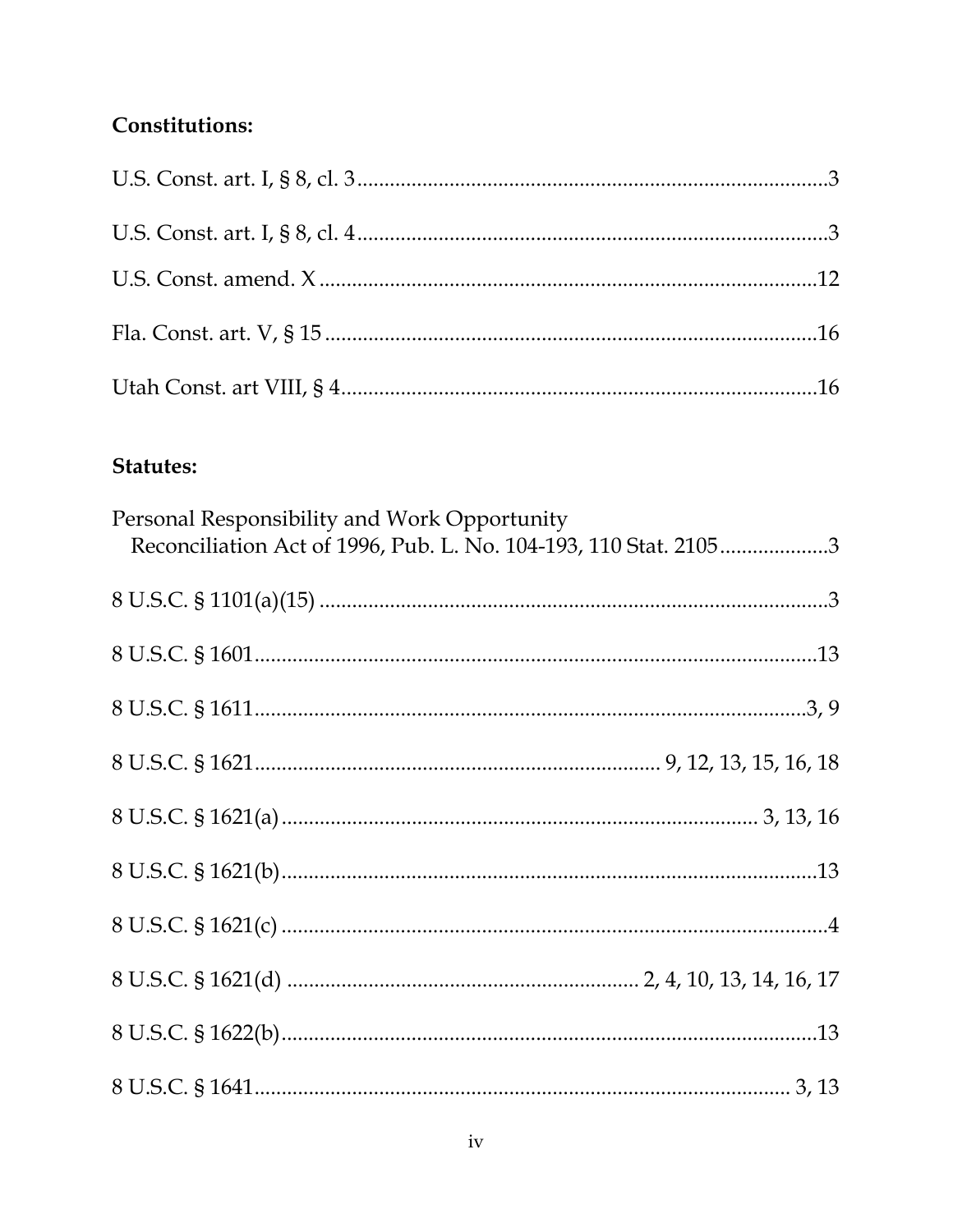| <b>Regulation:</b> |  |
|--------------------|--|
|                    |  |
|                    |  |
|                    |  |

# **Legislative Material:**

|--|--|--|--|

## **Other Authorities:**

| Elaine C. Duke, Acting Secretary, DHS, Memorandum on Rescission of |  |
|--------------------------------------------------------------------|--|
| Deferred Action for Childhood Arrivals (DACA) (Sept. 5, 2017)      |  |
| https://www.dhs.gov/news/2017/09/05/memorandum-rescission-         |  |
|                                                                    |  |
|                                                                    |  |
| Kirstjen M. Nielsen, Secretary, DHS, Memorandum Regarding          |  |
| Deferred Action for Childhood Arrivals (DACA) (June 22, 2018)      |  |
| https://www.dhs.gov/sites/default/files/publications/              |  |
|                                                                    |  |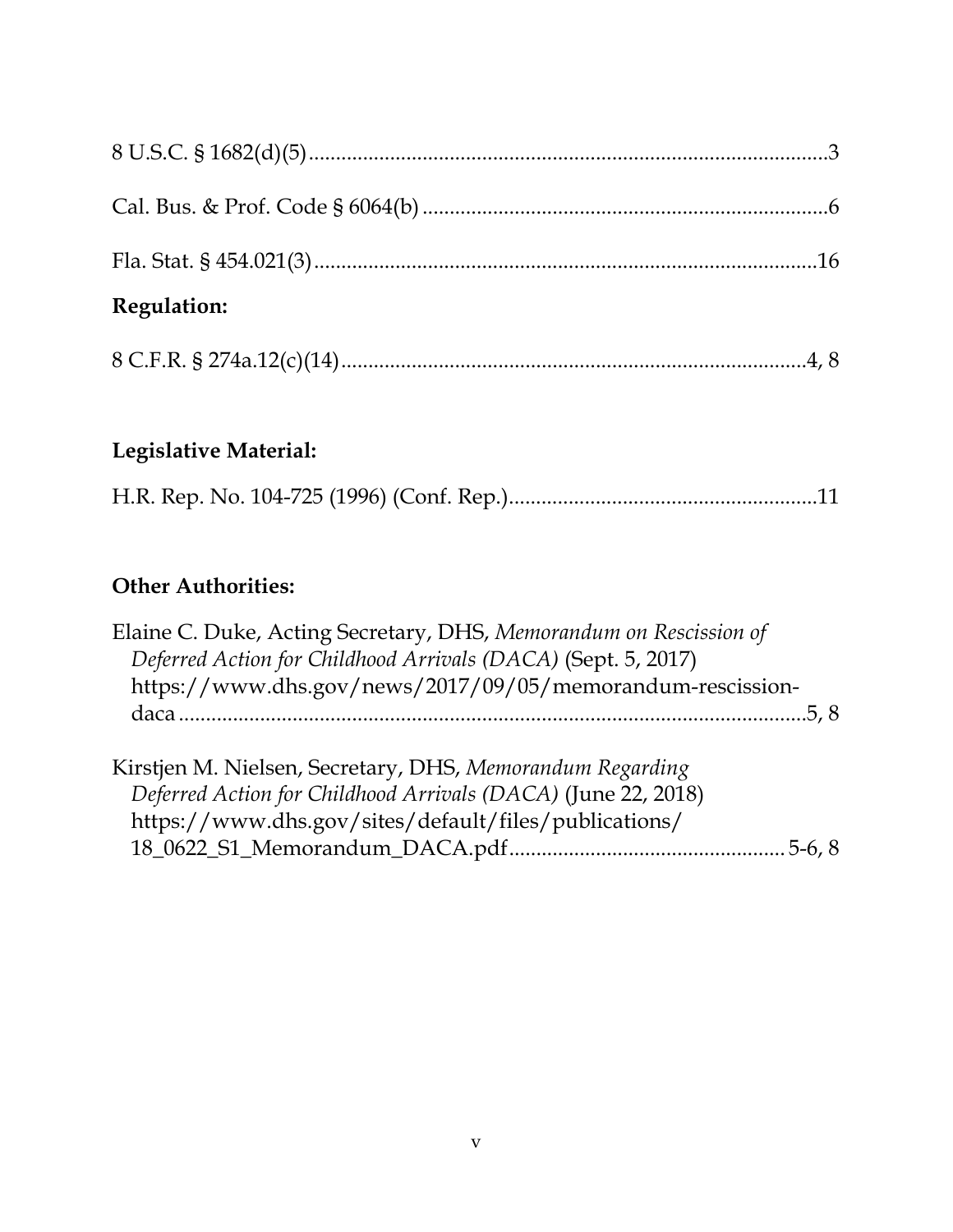#### **INTRODUCTION AND SUMMARY**

Pursuant to this Court's invitation, the United States respectfully submits this brief as *amicus curiae* to address the questions posed by this Court. In the view of the United States, the petition should be denied.

The petition requests that this Court create a new rule that would make a category of unlawfully present aliens eligible to receive licenses to practice law in the State of Utah. That category is apparently designed to correspond to persons who have received deferred action under the Deferred Action for Childhood Arrivals program (DACA). The federal government has taken steps to rescind DACA, and the policy continues in part only because of preliminary injunctions that are the subject of continuing litigation. We respectfully suggest that an exercise of administrative enforcement discretion that the government is seeking to rescind does not form a prudent basis for creating a new rule for the privilege of bar membership.

If this Court agrees that rulemaking would not be prudent at this time, it need not resolve questions regarding the Court's authority to establish a rule that would allow certain unlawfully present aliens to receive law licenses. If this Court were to reach those questions, however,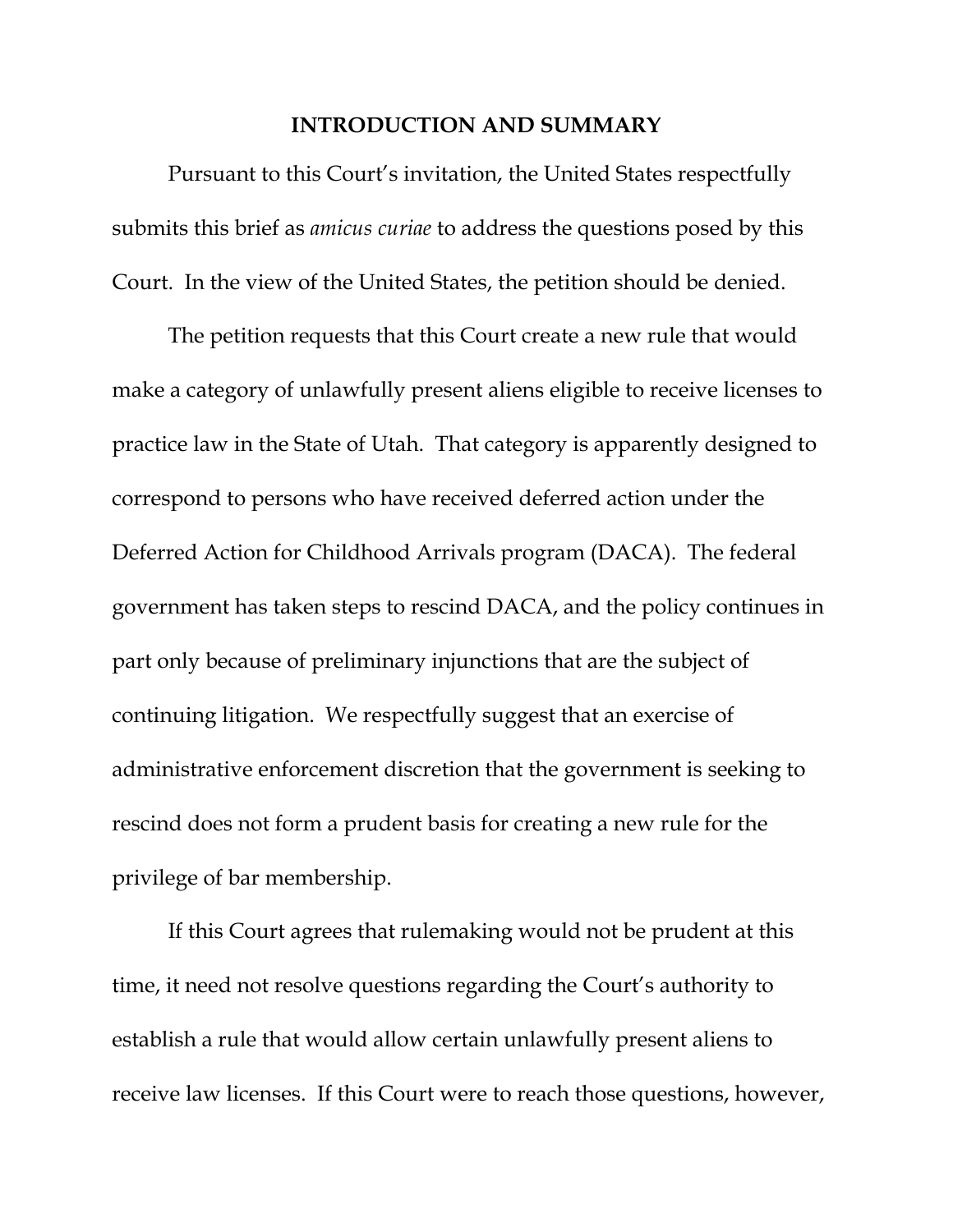it should conclude that it lacks that authority. Acting in the area of immigration, where it has broad and exclusive authority, Congress determined that unlawfully present aliens should generally be ineligible for public benefits, including professional licenses. Congress permitted States to create an exception to the prohibition on receipt of public benefits, but only "through the enactment of a State law after August 22, 1996, which affirmatively provides for such eligibility." 8 U.S.C. § 1621(d). The text and context of the provision make clear that Congress intended to require States to use their legislative processes, leaving the authority to override Congress's default rule to politically accountable actors at the state level.

Congress's conclusion that aliens should not receive benefits, subject to that narrow exception, does not implicate Tenth Amendment concerns. Congress determined that unlawfully present aliens should be ineligible for professional licenses. Congress authorized States to override that determination, but it certainly was not required to do so. And its determination to authorize States to supersede the default rule under specified conditions does not constitute an impermissible intrusion on state sovereignty.

2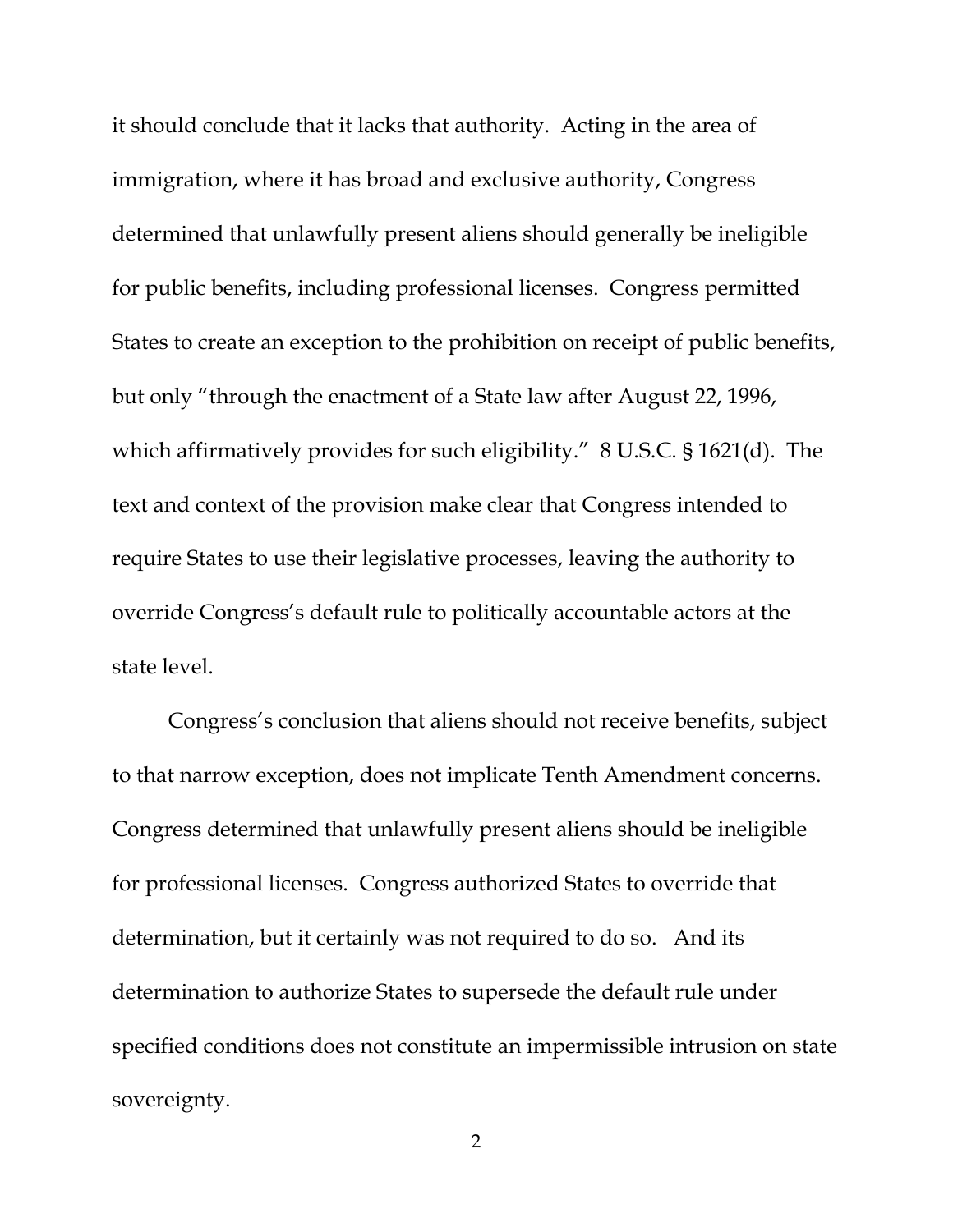#### **STATEMENT**

### **A. Statutory and Constitutional Background**

#### **1. Alien Eligibility for Public Benefits**

"The Government of the United States has broad, undoubted power over the subject of immigration and the status of aliens." *Arizona v. United States*, 567 U.S. 387, 394 (2012); *see* U.S. Const. art. I, § 8, cls. 3, 4. Congress exercised that authority in Title IV of the Personal Responsibility and Work Opportunity Reconciliation Act of 1996 ("PRWORA" or "the Act"), Pub. L. No. 104-193, 110 Stat. 2105, which deems certain categories of aliens ineligible to obtain various public benefits.

The Act deems ineligible for federal benefits those aliens who are not "qualified aliens" within the meaning of the Act, with certain listed exceptions. 8 U.S.C. § 1611. Similarly, the Act makes certain categories of aliens ineligible for state and local benefits. Aliens are not "eligible for any State or local public benefit" unless they are "qualified alien[s]" (as defined in 8 U.S.C. § 1641); nonimmigrant aliens (a term defined in 8 U.S.C. § 1101(a)(15)); or aliens who are "paroled" into the United States (under 8 U.S.C. § 1182(d)(5)) for less than one year. 8 U.S.C. § 1621(a). The term "public benefit" includes "any grant, contract, loan, professional license, or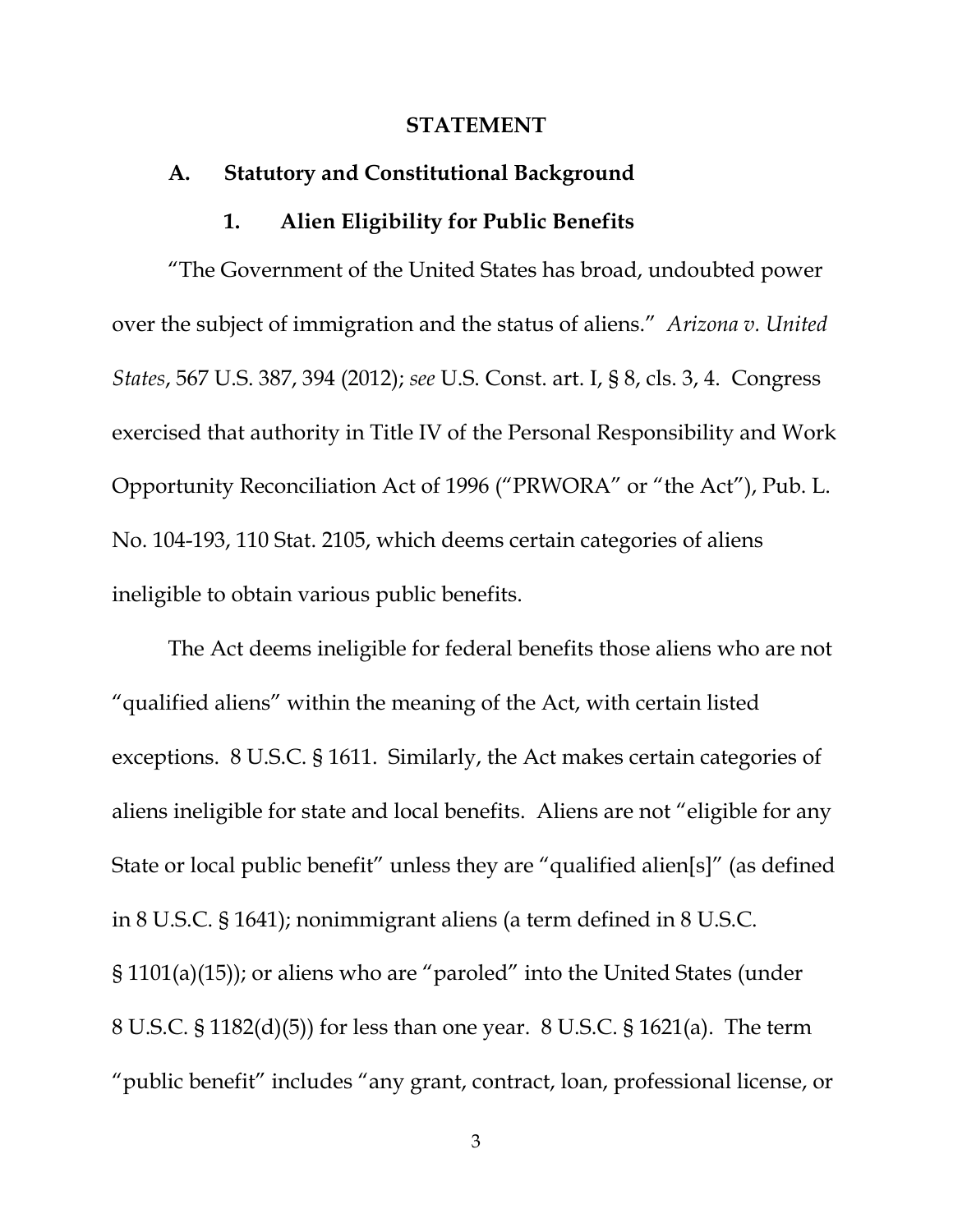commercial license provided by an agency of a State or local government or by appropriated funds of a State or local government." *Id.* § 1621(c). Petitioners here have not disputed that a law license issued by this Court qualifies as a public benefit.

Congress authorized States to override the general statutory prohibition and make additional aliens eligible for state or local public benefits, but only "through the enactment of a State law after August 22, 1996, which affirmatively provides for such eligibility." 8 U.S.C. § 1621(d).

### **2. Deferred Action for Childhood Arrivals**

The Secretary of Homeland Security may exercise discretion to forbear from removing an alien for a designated period, a practice known as "deferred action." *See Reno v. American-Arab Anti-Discrimination Comm.*, 525 U.S. 471, 483-84 (1999) (*AADC*); 8 C.F.R. § 274a.12(c)(14) (describing "deferred action" as "an act of administrative convenience to the government which gives some cases lower priority").

In 2012, the Department of Homeland Security announced the policy known as DACA, which makes deferred action available to "certain young people who were brought to this country as children." Pet. Ex. B, at 1 (DACA Memorandum). Following successful completion of a background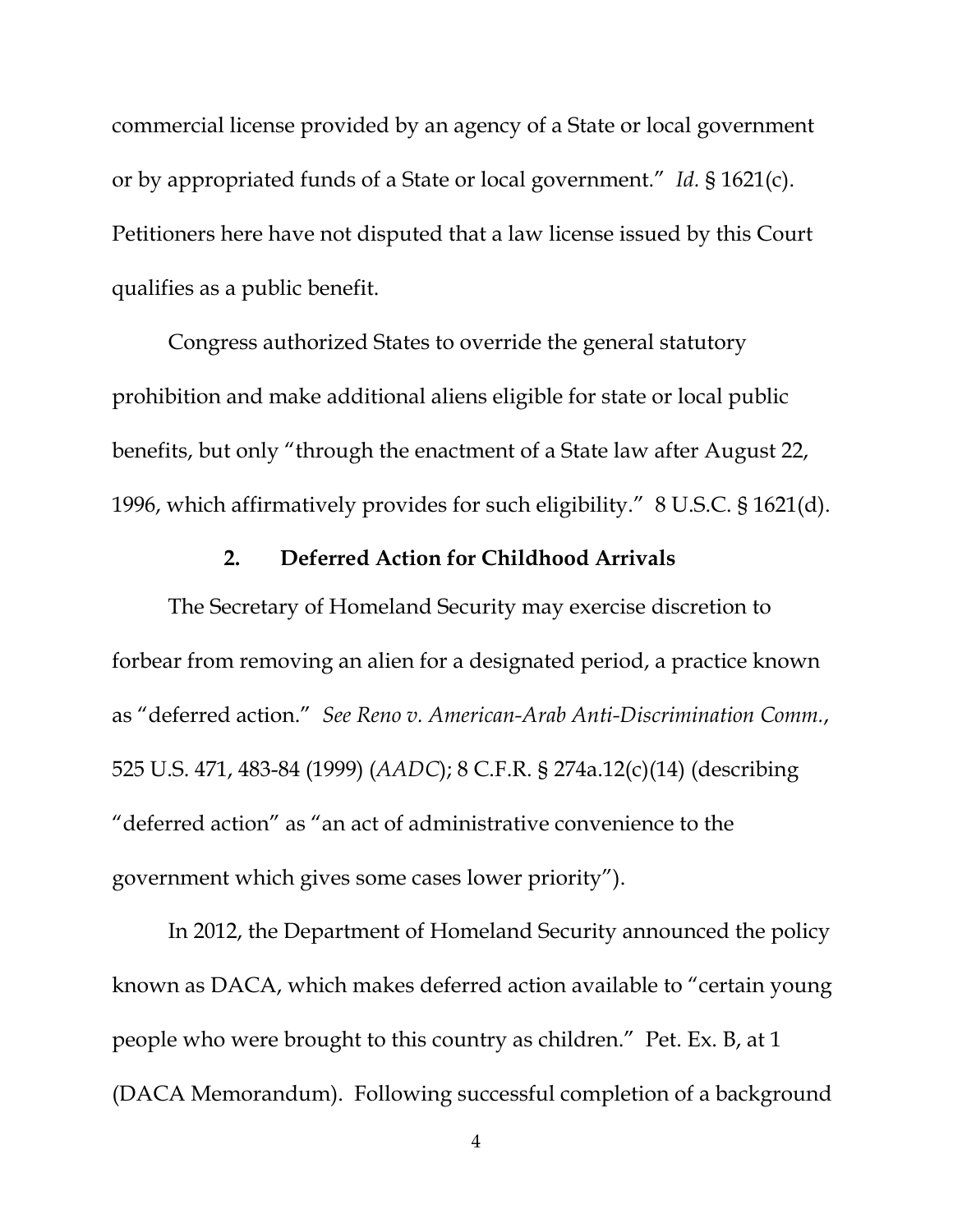check and review, an alien who met certain age, residence, and other guidelines could receive deferred action for a period of two years, subject to renewal. *Id.* at 1-3. The DACA Memorandum stated that it "confer[red] no substantive right, immigration status or pathway to citizenship. Only the Congress, acting through its legislative authority, can confer these rights." *Id.* at 3.

The Department of Homeland Security (DHS) has since determined that the DACA policy should be rescinded. *See* Elaine C. Duke, Acting Secretary, DHS, *Memorandum on Rescission of Deferred Action for Childhood Arrivals (DACA)* (Sept. 5, 2017) ("Duke Mem.")1; Kirstjen M. Nielsen, Secretary, DHS, *Memorandum Regarding Deferred Action for Childhood Arrivals (DACA)* (June 22, 2018) ("Nielsen Mem.") (declining to disturb

 $\overline{a}$ 

<sup>1</sup> Elaine C. Duke, *Memorandum of Rescission of Deferred Action for Childhood Arrivals (DACA)* (Sept. 5, 2017), https://www.dhs.gov/news/2017/09/05/memorandum-rescission-daca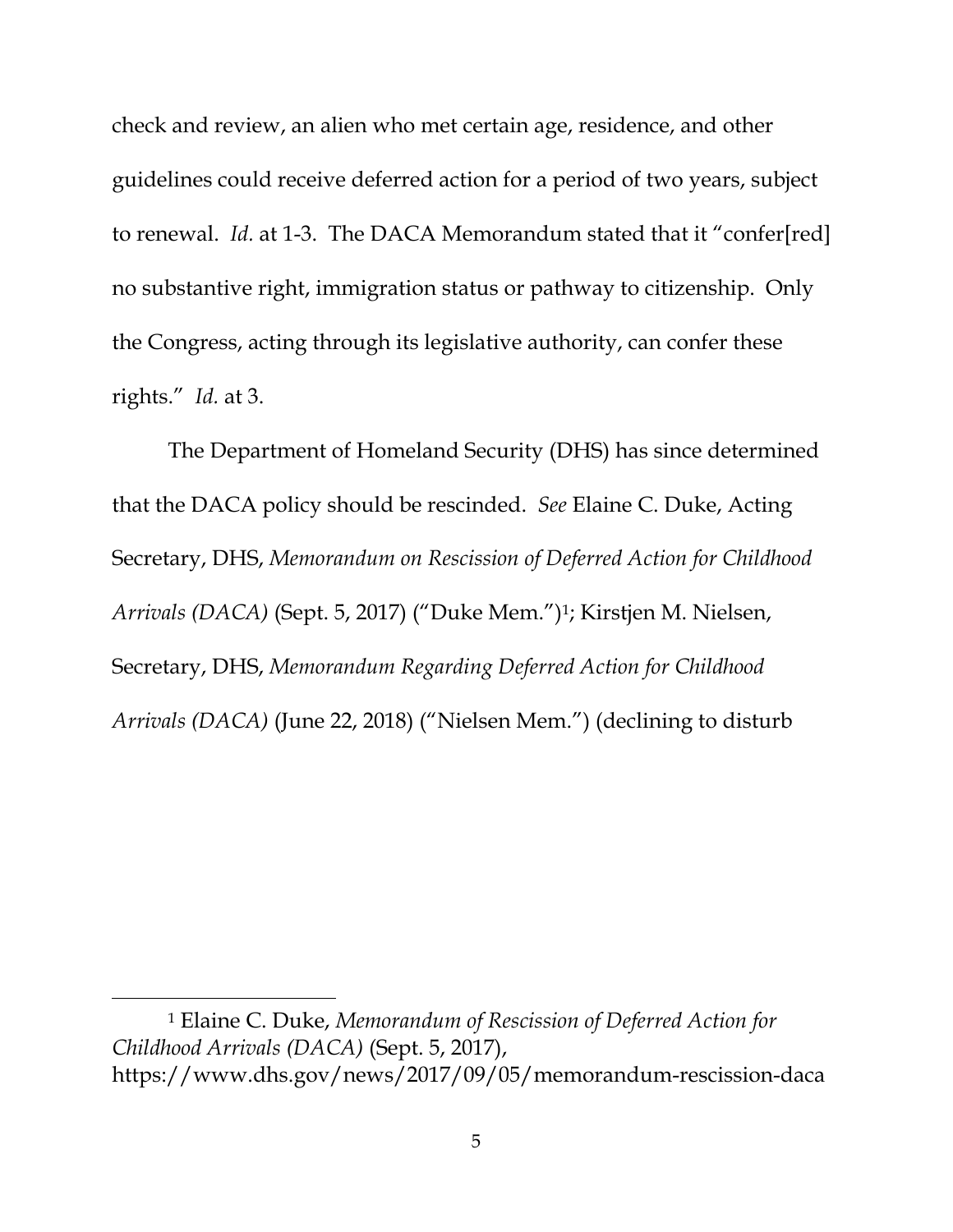decision to rescind DACA).2 That determination has been preliminary enjoined, however, and remains the subject of pending litigation.3

#### **B. The Current Petition**

 $\overline{a}$ 

Petitioners are undocumented immigrants who graduated from Utah law schools and have been admitted to practice law in California. *See* Cal. Bus. & Prof. Code § 6064(b) (authorizing California Supreme Court to admit bar applicants who are not lawfully present in the United States). Their petition asks the Court to issue a rule that would allow aliens who are unlawfully present in the United States to become members of the Utah bar as long as they (1) are otherwise qualified for admission; (2) were

<sup>2</sup> Kirstjen M. Nielsen, *Memorandum from Secretary Kirstjen M. Nielsen* (June 22, 2018), https://www.dhs.gov/sites/default/files/publications/ 18\_0622\_S1\_Memorandum\_DACA.pdf

<sup>3</sup> *See Regents of the Univ. of Cal. v. U.S. Dep't of Homeland Sec.*, No. 18- 15068, 2018 WL 5833232 (9th Cir. Nov. 8, 2018) (affirming preliminary injunction against DACA rescission), *petition for cert. filed* (U.S. Nov. 5, 2018) (No. 18-587); *Batalla Vidal v. Nielsen*, 279 F. Supp. 3d 401, 431 (E.D.N.Y. 2018) (preliminary injunction against DACA rescission), *appeal pending*, No. 18-485 (2d Cir.), *petition for cert. filed* (U.S. Nov. 5, 2018) (No. 18-589); *NAACP v. Trump*, 298 F. Supp. 3d 209 (D.D.C. 2018) (setting aside DACA rescission), *reconsideration denied*, 315 F. Supp. 3d 457 (D.D.C.), *appeals pending*, Nos. 18-5243, 18-5245 (D.C. Cir.), *petition for cert. filed* (U.S. Nov. 5, 2018) (No. 18-588); *Casa de Md. v. U.S. Dep't of Homeland Sec.*, 284 F. Supp. 3d 758 (Mar. 5, 2018), *appeal pending*, No. 18-1522 (4th Cir.).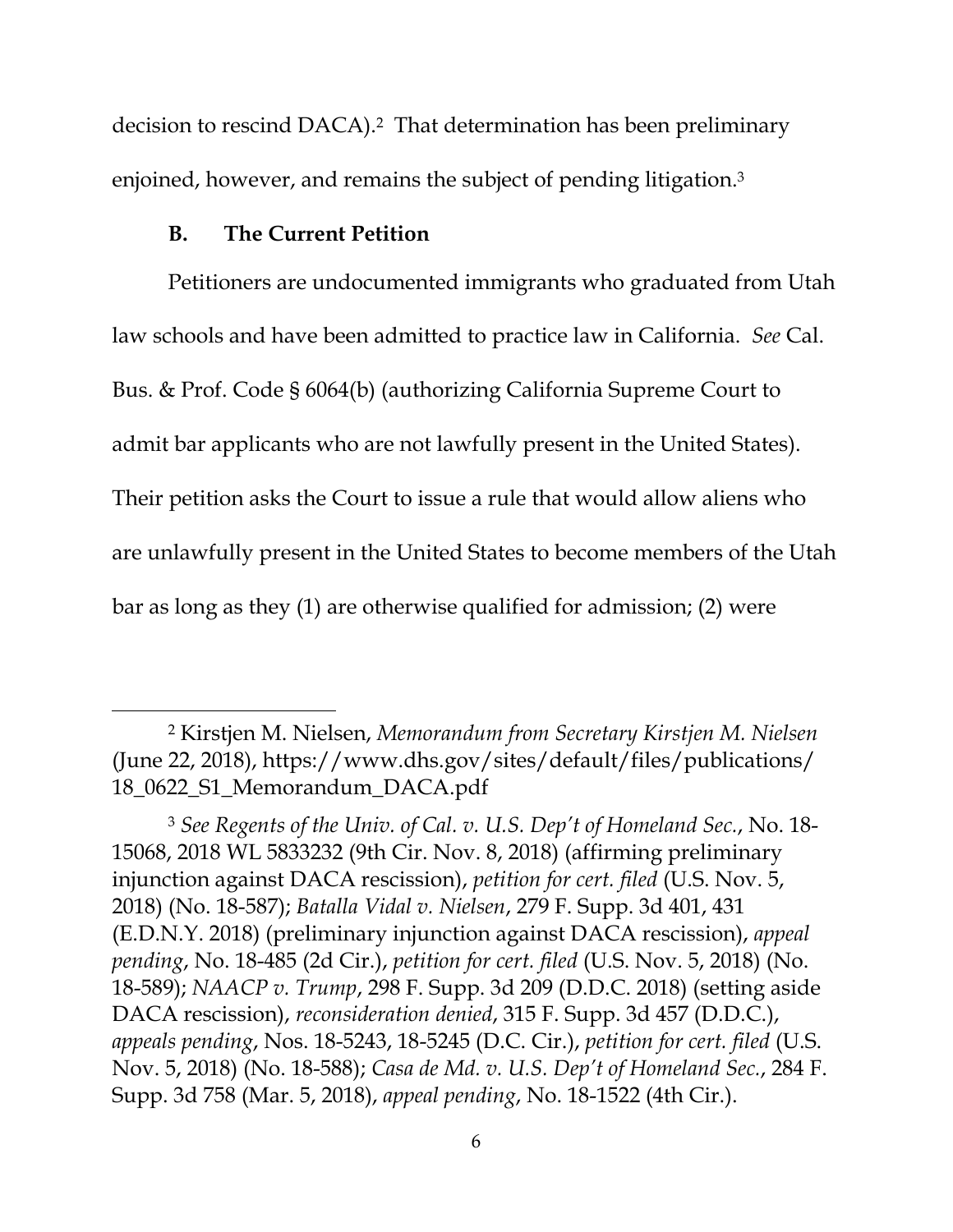brought to the United States as minors and continuously resided in the United States since that time; and (3) have received documented employment authorization from United States Citizenship and Immigration Services. Proposed Rule 14-721 (Ex. A to Petition).

#### **ARGUMENT**

## **I. The Court should decline to issue a rule premised on the DACA policy.**

The petition now before this Court asks the Court to create a new rule of eligibility for bar membership designed to correspond to the category of people who meet the guidelines for deferred action under the Deferred Action for Childhood Arrivals policy. *See, e.g.*, Pet. 17 (discussing population covered by DACA). We respectfully urge that it would be anomalous to create a rule of eligibility based on an exercise of agency enforcement discretion that has been rescinded.

Under DACA, certain aliens unlawfully present in the United States could receive deferred action for a period of two years, subject to renewal. In addition to the temporary relief from removal directly flowing from a grant of deferred action, certain collateral consequences flowed from preexisting laws and regulations, including the ability to obtain work

7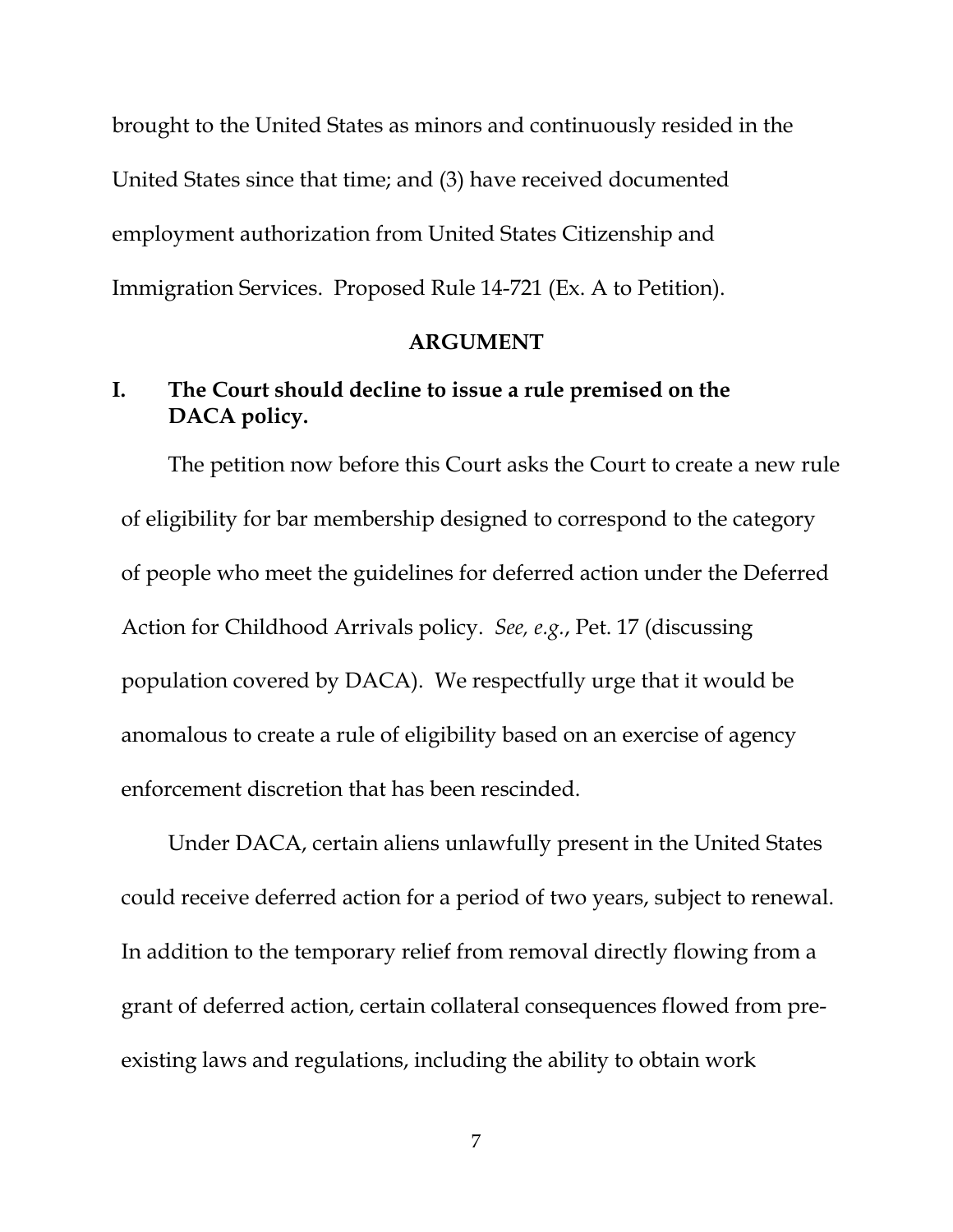authorization in certain circumstances. *See, e.g.*, 8 C.F.R. § 274a.12(c)(14). In creating DACA, the Department of Homeland Security emphasized that its exercise of enforcement discretion "confer[red] no substantive right, immigration status or pathway to citizenship. Only the Congress, acting through its legislative authority, can confer these rights." Pet. Ex. B, at 3.

In 2017, DHS decided to wind down the DACA policy, concluding that it is not authorized by law and, in any event, not appropriate to continue. *See* Duke Mem., *supra* n.1; Nielsen Mem., *supra* n.2. The policy remains partially in effect only because of preliminary injunctions that are the subject of active litigation. *See supra* n.3.

It would not be prudent for the State of Utah to adopt a rule of eligibility based on the parameters of an exercise of enforcement discretion that DHS has concluded is unlawful and should, in any case, be abandoned. At a minimum, it would not seem advisable to take such a step before the courts resolve the pending challenges to DACA's rescission.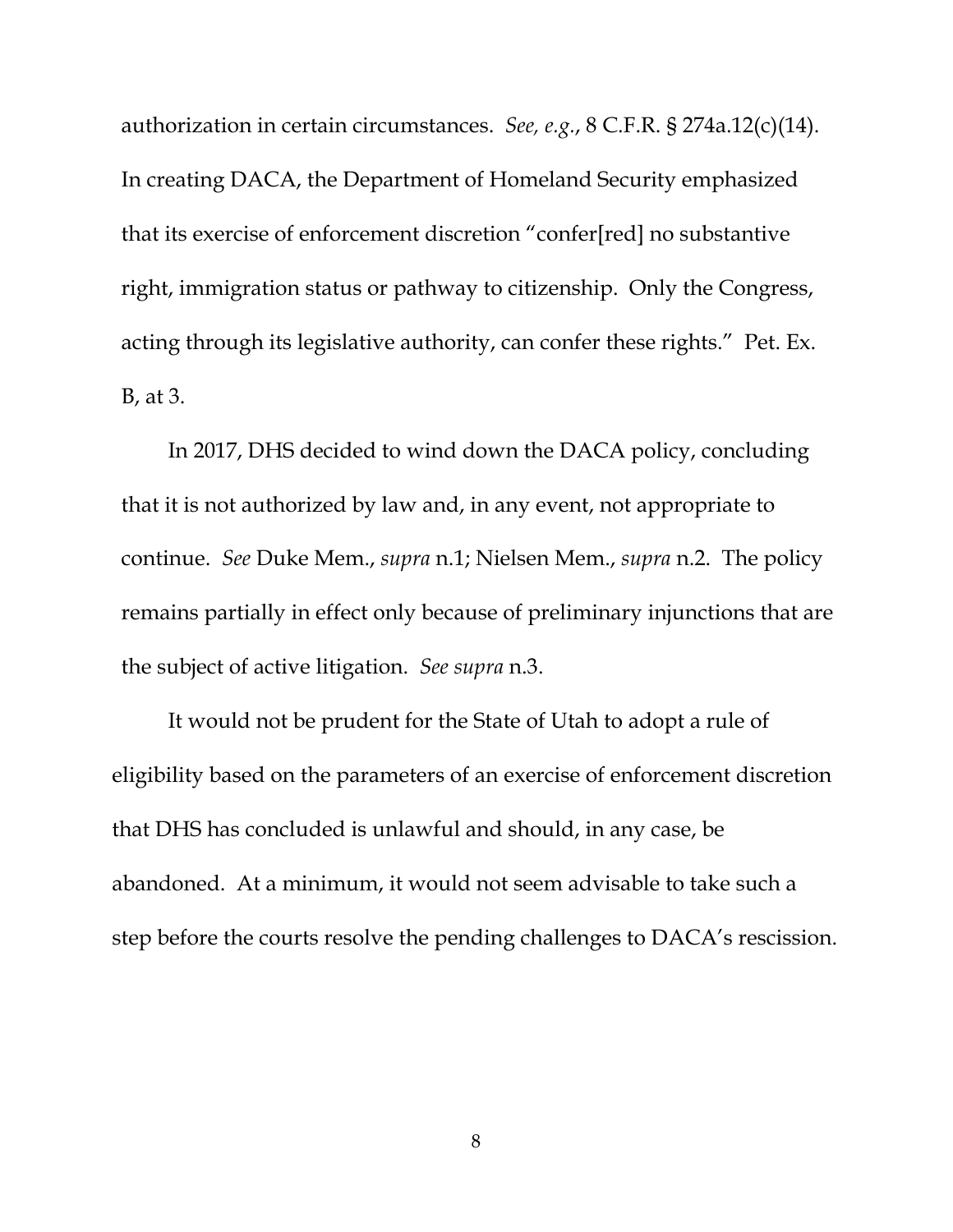### **II. Section 1621 permissibly sets a default rule that can be overridden only by a legislative enactment.**

If the Court were to reach the question, it should conclude that States can override the otherwise applicable bar on the receipt of benefits only through the enactment of a law by the state legislature.

### **A. Congress set a default rule that can be overridden only by a legislative enactment.**

"For reasons long recognized as valid, the responsibility for regulating the relationship between the United States and our alien visitors has been committed to the political branches of the Federal Government." *Mathews v. Diaz*, 426 U.S. 67, 81 (1976). Congress has exercised its authority to limit the eligibility of unlawfully present aliens for certain categories of benefits. With limited exceptions, such aliens are ineligible for federal benefits. *See* 8 U.S.C. § 1611. Such aliens are also ineligible for certain categories of state benefits as well, including, as relevant here, professional licenses such as a license to practice law. *See id.* § 1621. There is no dispute here that Congress has authority to render unlawfully present aliens ineligible for law licenses, or that it has exercised that authority in 8 U.S.C. § 1621. *See Florida Bd. of Bar Examiners re Question as to Whether*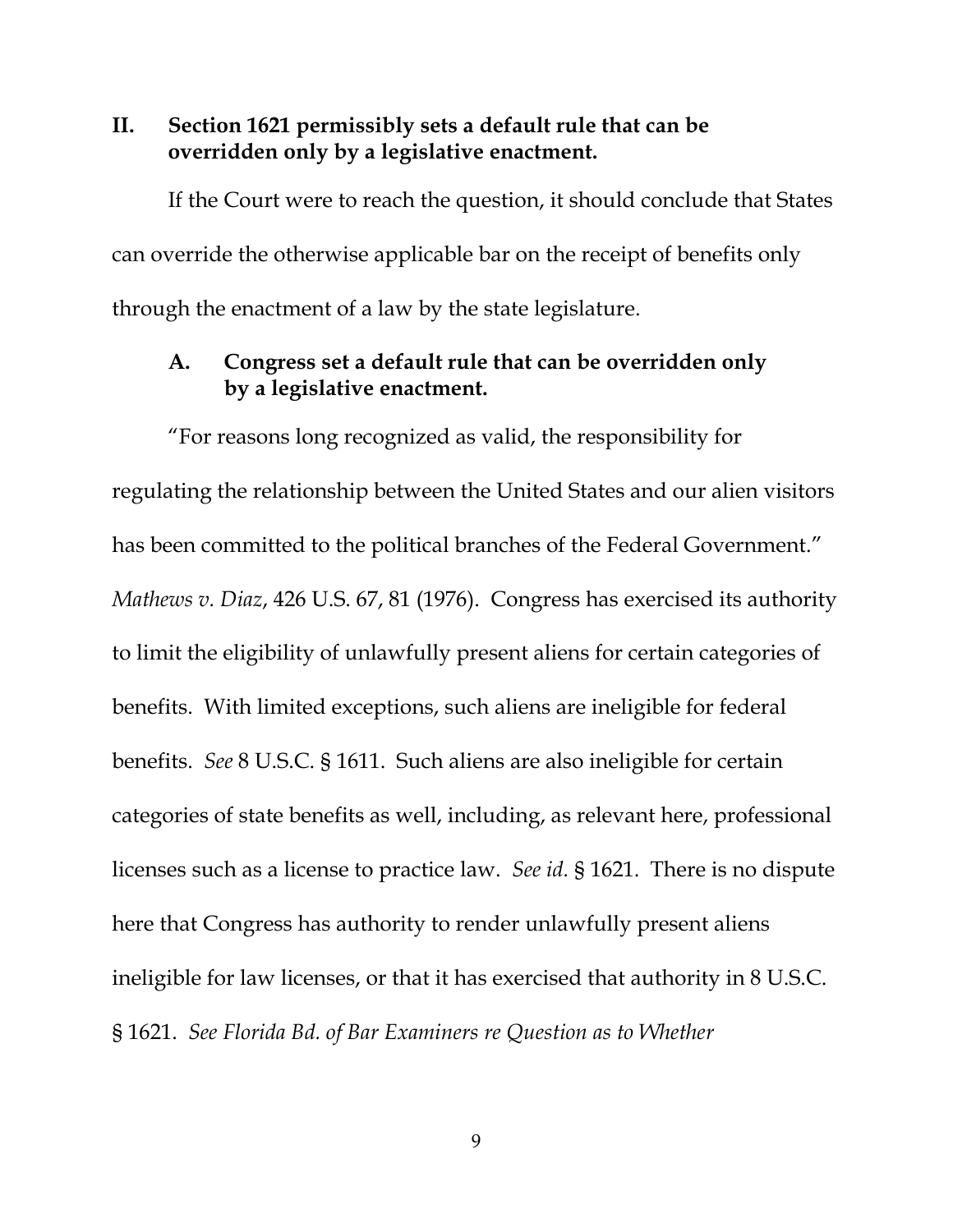*Undocumented Immigrants are Eligible for Admission to the Fla. Bar*, 134 So. 3d 432, 434-35 (Fla. 2014) (per curiam).

Congress concluded that it would allow States to override the federal prohibition and provide otherwise-ineligible aliens with benefits, but only "through the enactment of a State law after August 22, 1996, which affirmatively provides for . . . eligibility" for a particular public benefit. 8 U.S.C. § 1621(d).

The text and context of this provision make clear that Congress contemplated a legislative enactment, rather than a rule issued by a court. Congress provided that States could override its eligibility determination only through a specified procedure: "enactment of a State law after August 22, 1996." The phrase "enactment of a State law" naturally connotes a statute passed by the state legislature. In ordinary parlance, the phrase "enactment of a . . . law" is not used to describe promulgation of a rule by a court or administrative agency; in fact, petitioners do not even use that phrase to describe what they are asking this Court to do, instead asking the Court "to adopt a rule opting out of the federal restriction against bar admission for undocumented immigrants." Pet. 12.

10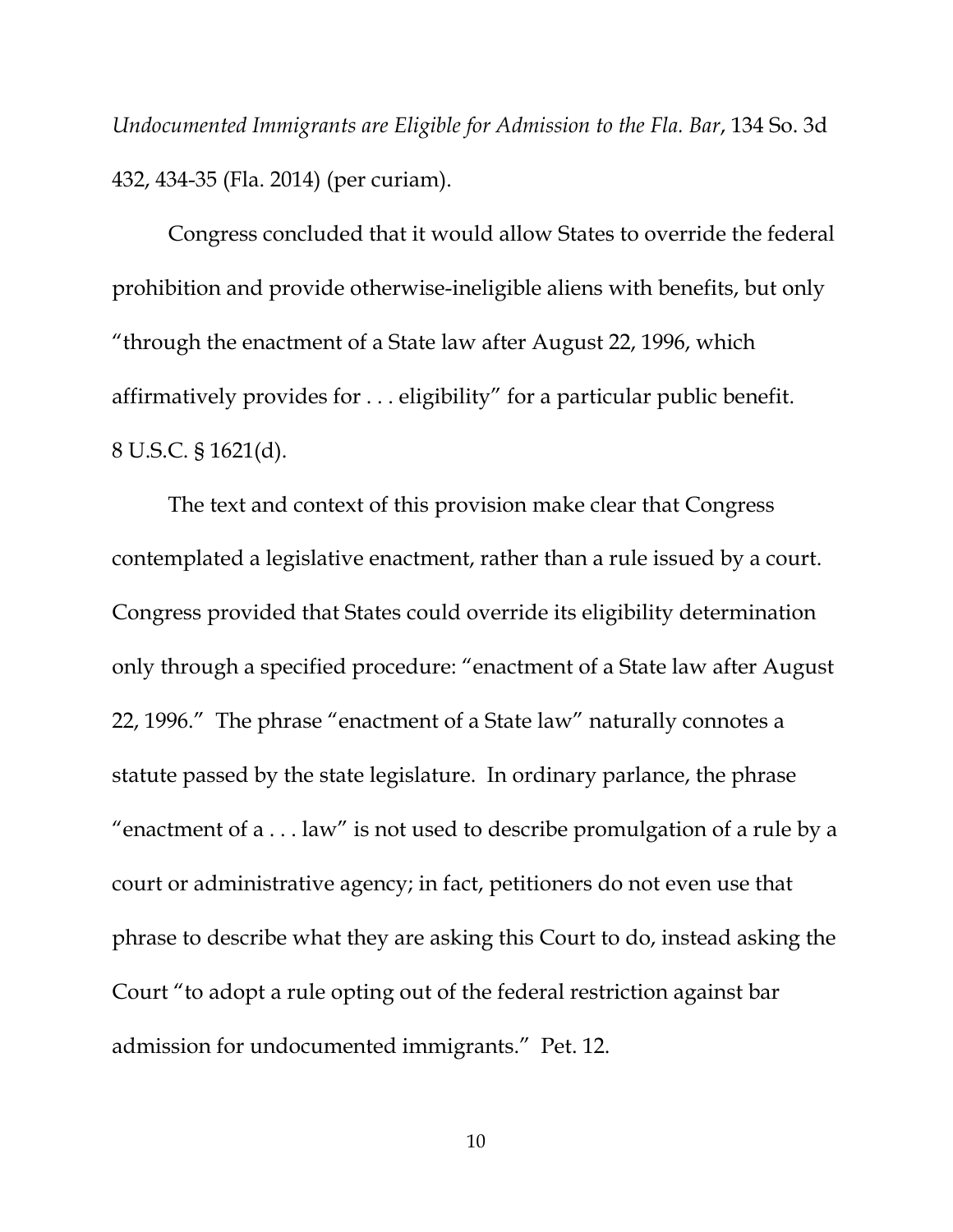While in many circumstances, congressional references to state law can properly be understood to encompass any state provision with the force of law, Congress here was focused on the particular procedures a State could use to override federal law, and the federal statute is best understood to refer to enactment of a law by a state legislature. *See Florida Bd. of Bar Examiners*, 134 So. 3d at 435. The requirement that the enactment occur after August 22, 1996 (that is, after the federal law took effect), underscores that States may create an exception to the federal prohibition only by accepting political accountability for that step through enactment of legislation by a popularly elected legislature. Confirming this view, the Conference Report stated that "[o]nly the affirmative enactment of a law by a State legislature and signed by the Governor after the date of enactment of this Act, that references this provision, will meet the requirements of this section." H.R. Rep. No. 104-725, at 383 (1996) (Conf. Rep.).

The petition does not seriously contest that Congress intended to require an enactment of a state law by a legislature to overrule the federal default rule. Instead, the petition argues that the Tenth Amendment limits Congress's authority to require such a legislative enactment. *See* Pet. 13-16. As discussed below, this argument is mistaken.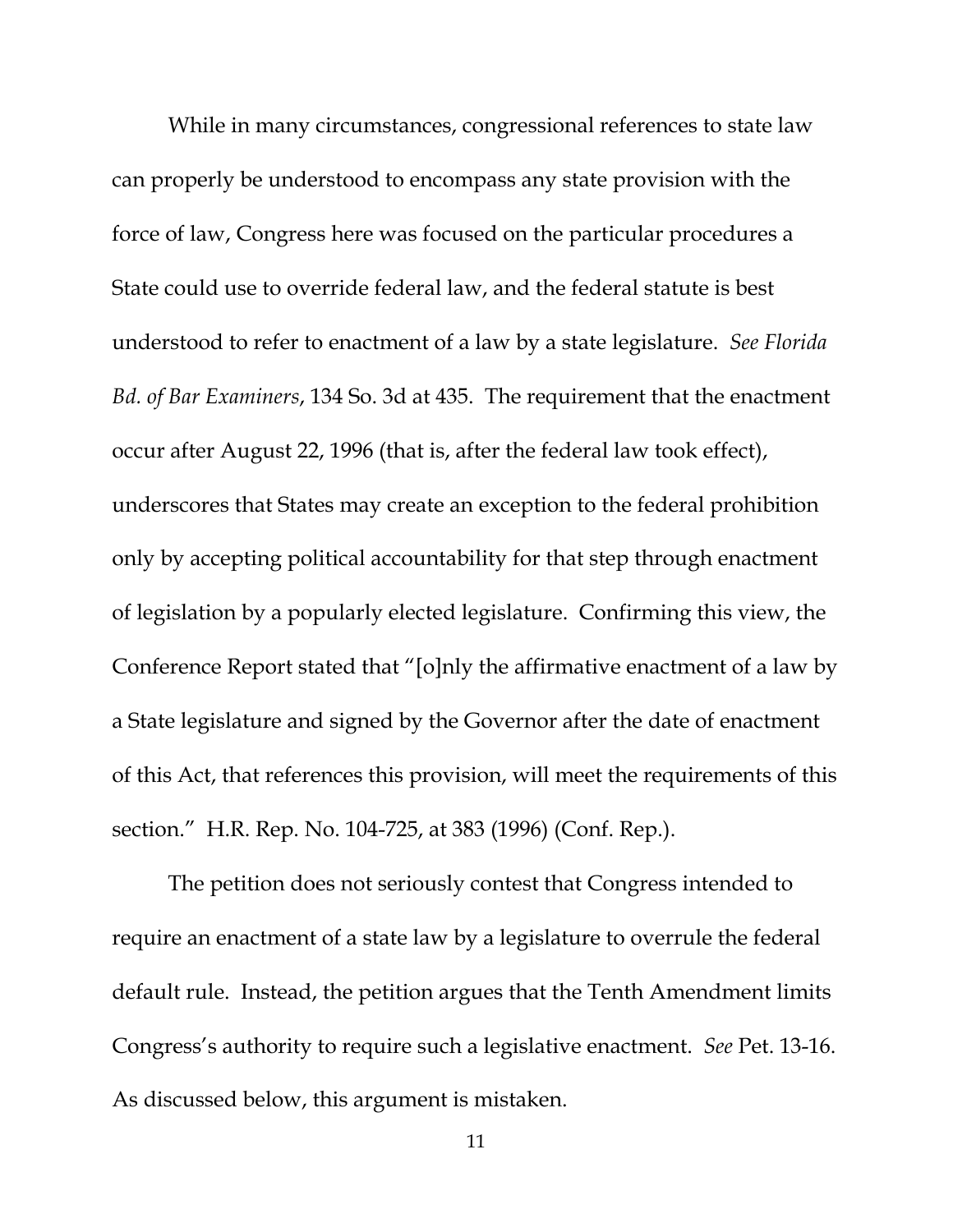### **B. The Tenth Amendment does not prohibit Congress from conditioning States' exercise of authority in the immigration area.**

The Tenth Amendment states that "[t]he powers not delegated to the United States by the Constitution, nor prohibited by it to the states, are reserved to the states respectively, or to the people." U.S. Const. amend. X. The Tenth Amendment has been construed to limit "the circumstances under which Congress may use the States as implements of regulation" or may "direct or otherwise motivate the States to regulate in a particular field or a particular way." *New York v. United States*, 505 U.S. 144, 161 (1992). Thus, Congress may not "commandeer the legislative processes of the States by directly compelling them to enact and enforce a federal regulatory program." *Murphy v. NCAA*, 138 S. Ct. 1461, 1477 (2018) (brackets and quotation marks omitted). While "Congress may use its spending power to create incentives for States to act in accordance with federal policies," "when pressure turns into compulsion, the legislation runs contrary to our system of federalism." *National Fed'n of Indep. Bus. v. Sebelius*, 567 U.S. 519, 577-78 (2012) (citation and quotation marks omitted).

Unlike the federal statute in *New York v. United States,* § 1621 does not require a State to enact legislation. Indeed, it does not require a State to do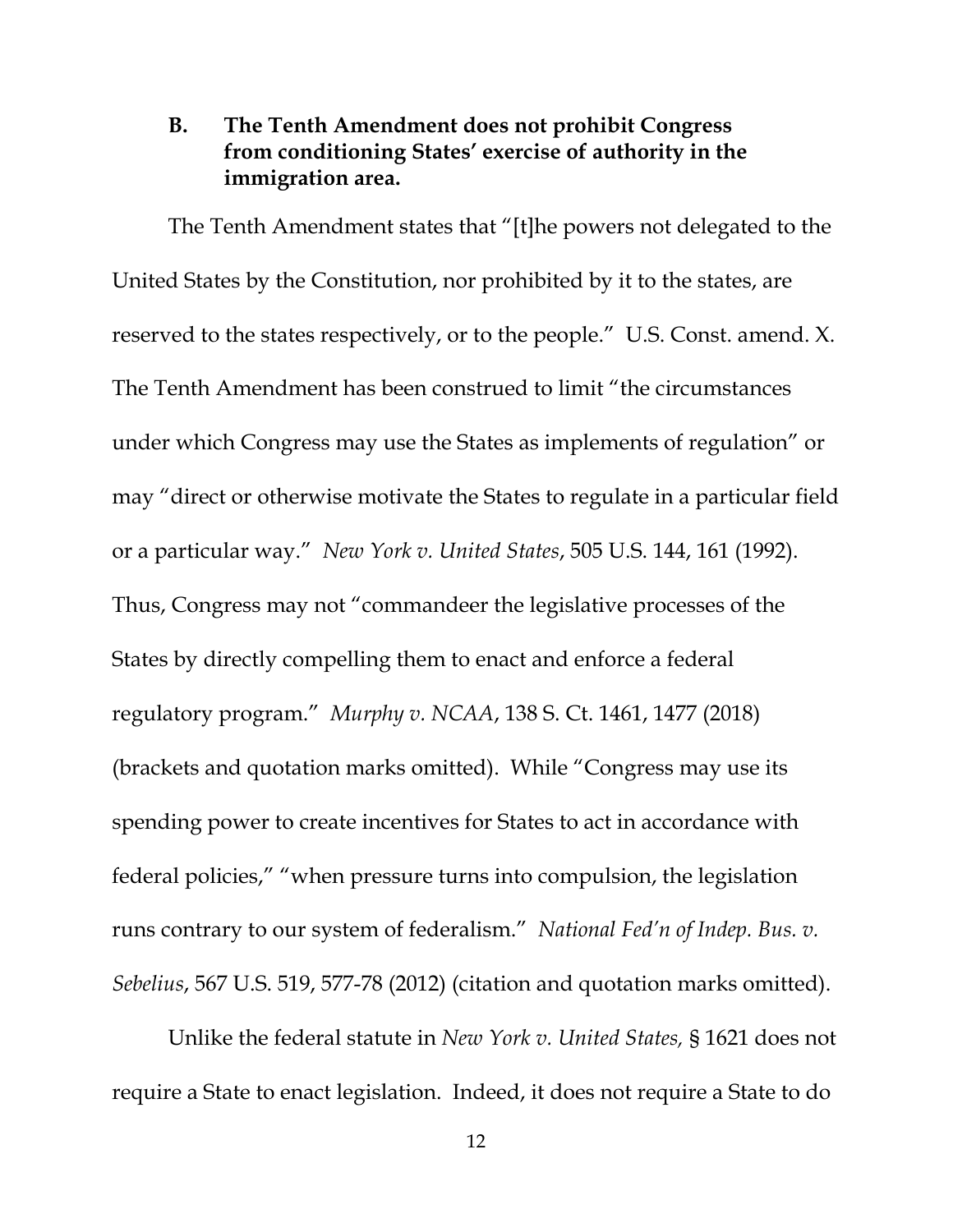anything. Instead, § 1621 sets a default rule of ineligibility, but provides a means by which States can override that rule.

Section 1621 was enacted as part of a broader scheme governing the ineligibility of certain categories of aliens for public benefits. Through PRWORA, Congress announced a "national policy with respect to welfare and immigration." 8 U.S.C. § 1601. And it established "a comprehensive set of eligibility requirements governing aliens' access to both federal and state benefits." *Korab v. Fink*, 748 F.3d 875, 884 (9th Cir. 2014).

With respect to state benefits, Congress directed that certain "qualified aliens" within the meaning of the Act, *see* 8 U.S.C. § 1641, "shall be eligible for any State public benefits," *id.* § 1622(b), and that aliens generally are not "eligible for any State or local public benefit" unless they are a "qualified alien," a nonimmigrant alien, or an alien paroled into the United States for less than one year, with certain listed exceptions, *id.* § 1621(a), (b). Congress also authorized States to make additional categories of aliens eligible for state or local public benefits "through the enactment of a State law after August 22, 1996, which affirmatively provides for such eligibility." *Id.* § 1621(d).

13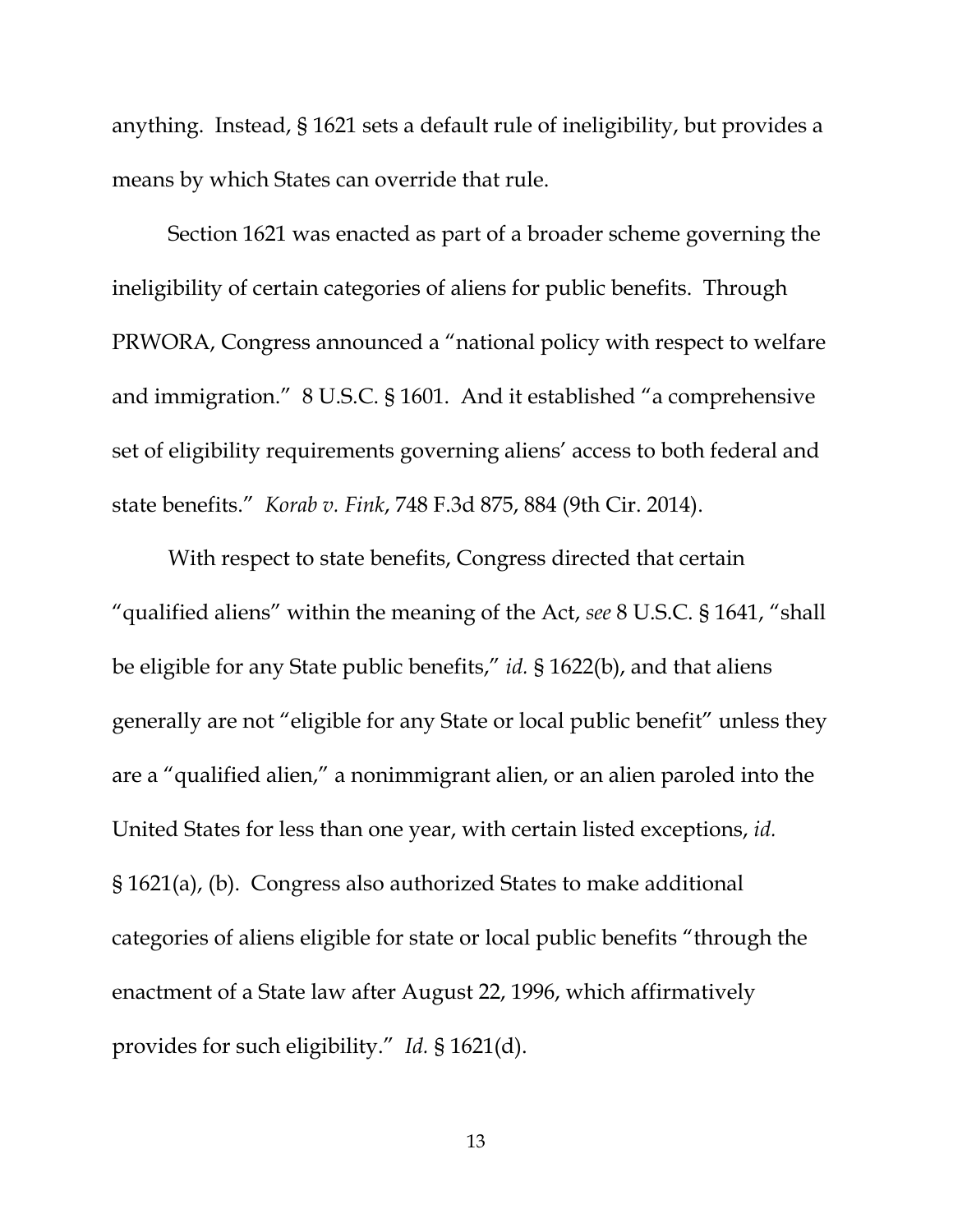Congress was under no obligation to accommodate state interests at all when establishing aliens' eligibility for public benefits. It is "'a routine and normally legitimate part' of the business of the Federal Government to classify on the basis of alien status, and to 'take into account the character of the relationship between the alien and this country,'" and "only rarely are such matters relevant to legislation by a State." *Plyler v. Doe*, 457 U.S. 202, 225 (1982) (quoting *Mathews*, 426 U.S. at 80, 85).

Congress did, however, allow States to override the otherwise applicable prohibition in § 1621(d), but only when a state legislature concludes that it is appropriate to make state or local benefits available to particular aliens. The grant of authority to the state legislatures in this area of traditional federal concern cannot plausibly be characterized as an interference with state government. Rather than intruding on the States' right to "remain independent and autonomous within their proper sphere of authority," *Printz v. United States*, 521 U.S. 898, 928 (1997), Congress has here accorded state interests an additional measure of respect by granting States the authority to regulate in this area, if they so choose, by enacting a law establishing the eligibility of additional aliens. The Constitution does not compel Congress to allow States to take advantage of that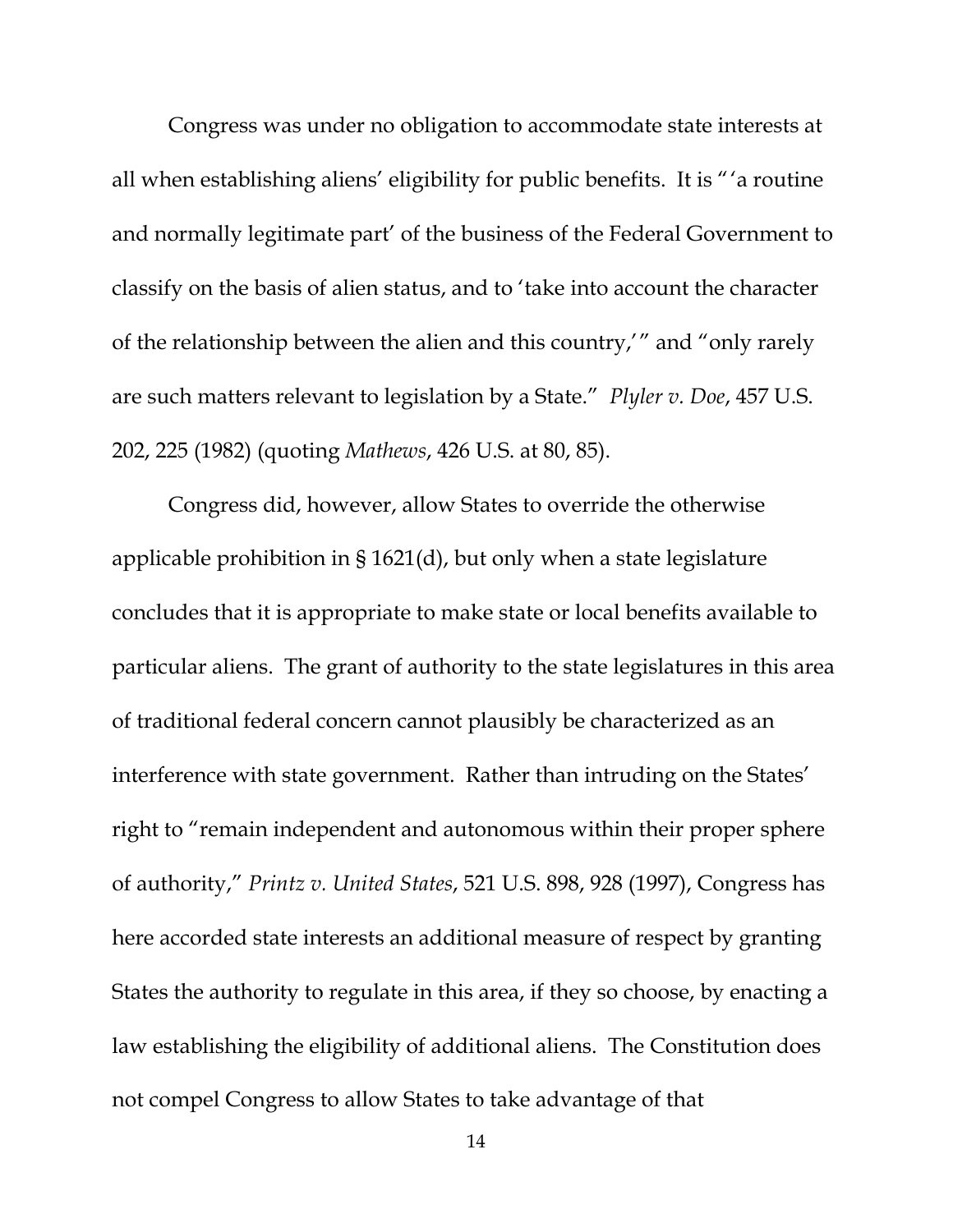accommodation in ways that would not satisfy Congress's desired condition of clear political accountability by a popularly elected body.

The federal scheme at issue here is best analogized to that in *Hodel v. Virginia Surface Mining & Reclamation Ass'n*, 452 U.S. 264, 288 (1981), where the Supreme Court held that Congress could permissibly create a regulatory scheme that would apply unless a State implemented its own regulatory scheme that satisfied certain federal requirements. The Court noted that "Congress could constitutionally have enacted a statute prohibiting any state regulation of surface coal mining," and held that the federal statute did not "become constitutionally suspect simply because Congress chose to allow the States a regulatory role." *Id.* at 290. In the same way, § 1621 does no more than authorize the States to impose their own regulations, subject to certain conditions.

As in *Hodel*, States can determine whether they wish to take advantage of the flexibility Congress provided, but must do so on the terms set out by Congress. If the state legislature chooses to enact a law authorizing this Court to grant licenses to unlawfully present aliens, then federal immigration law would no longer impose a barrier to admission, and this Court could determine whether such licenses are appropriate.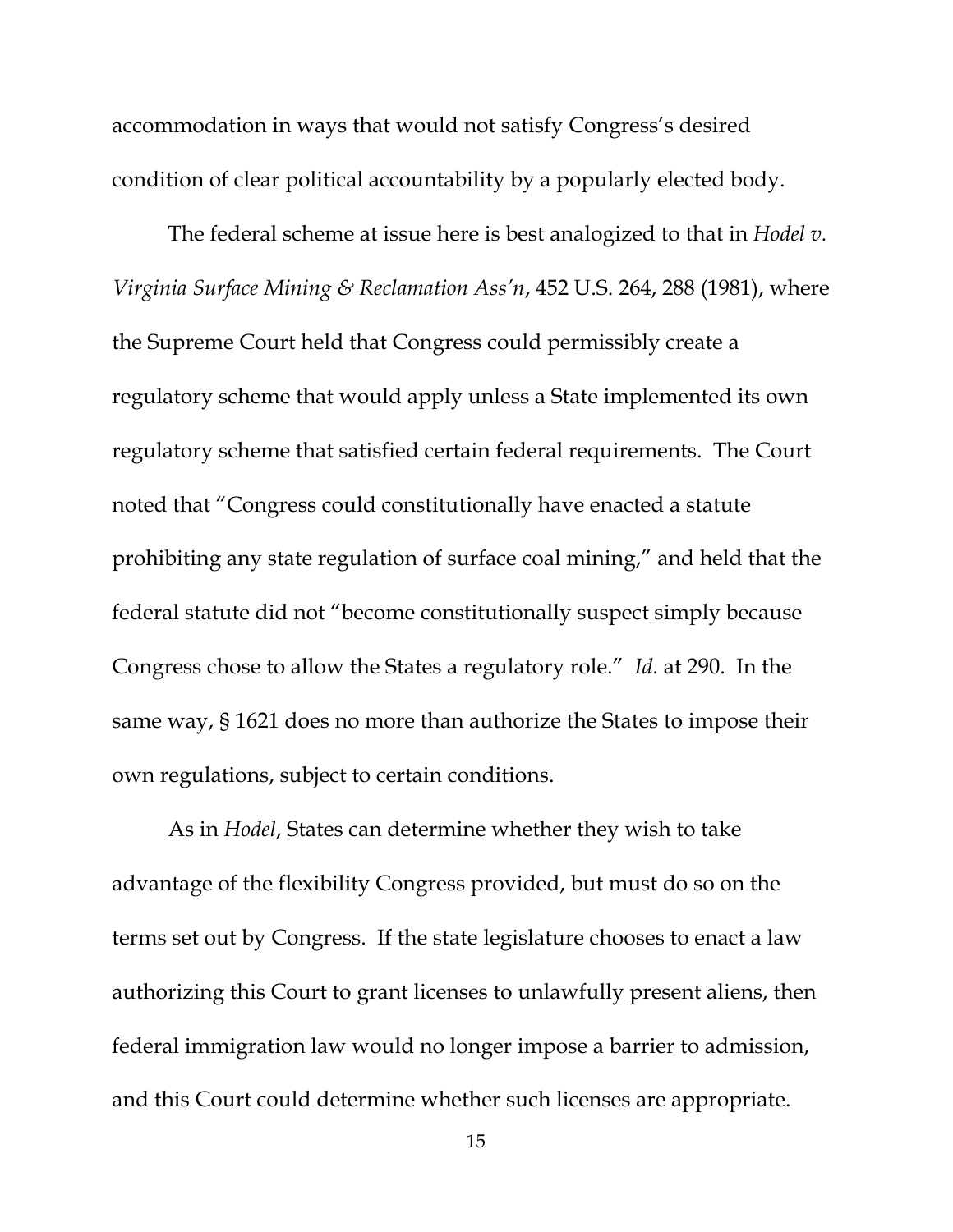In enacting 8 U.S.C. § 1621(d), Congress did not purport to strip this Court of authority that it would otherwise have enjoyed. Absent § 1621(d), the State would have no authority to provide law licenses to unlawfully present aliens. Section 1621(d) merely provides that, as a matter of federal law, the state legislature may override the federal default rule in the immigration area. In Florida, for example, although the state constitution provides that the Florida Supreme Court has "exclusive jurisdiction to regulate the admission of persons to the practice of law," Fla. Const. art. V, § 15, the legislature overrode 8 U.S.C. § 1621 and thus granted its Court the discretion to admit unlawfully present aliens to the bar. *See* Fla. Stat. § 454.021(3); *Florida Bd. of Bar Examiners*, 134 So. 3d at 438-39 (Labarga, J., concurring) (noting that although authority over bar admissions is typically reserved to the Florida Supreme Court, under federal law only the legislature could establish an exception to 8 U.S.C. § 1621).

As petitioners note, this Court ordinarily has exclusive authority to make determinations regarding eligibility for law licenses. Utah Const. art VIII, § 4; *Injured Workers Assoc. of Utah v. Utah*, 374 P.3d 14, 20-21 (Utah 2016). But there is no dispute that 8 U.S.C. § 1621(a) permissibly supersedes any authority this Court might have in the case of unlawfully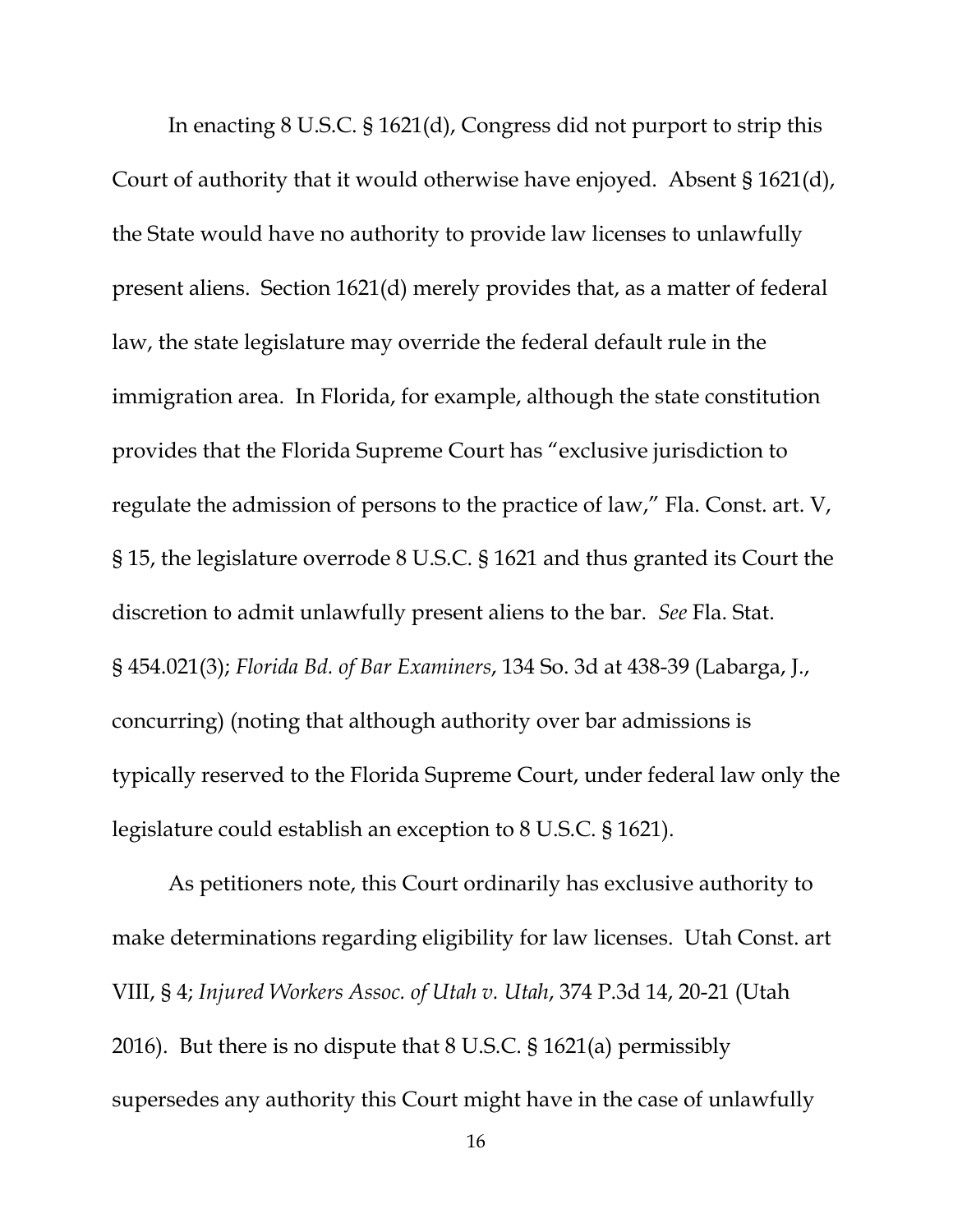present aliens, and thus, absent 8 U.S.C. § 1621(d), that unlawfully present aliens would be categorically ineligible for law licenses.

The U.S. Supreme Court cases cited by the petition are inapposite. In *Fry v. United States*, 421 U.S. 542 (1975), the Supreme Court upheld a federal statute authorizing the President to impose wage limitations on state employees. The Court rejected the argument that limiting salary increases for state officials to 5.5%, when the state legislature had specifically provided for a 10.6% salary increase, impermissibly "interferes with sovereign state functions." *Id.* at 547. To the extent that *Fry* is relevant, it merely underscores that the Tenth Amendment does not protect all operations within a State from federal intervention.

The U.S. Supreme Court's decision in *Gregory v. Ashcroft*, 501 U.S. 452 (1991), involved federal limitations on States' ability to establish the qualifications of state judges. The Court held that it would not conclude that Congress meant to legislate in this area absent a clear statement. *Id.* at 460-61. Here, there is no dispute that Congress could have established a prohibition on the receipt of benefits without affording the States an opportunity to create a limited exception to the prohibition. Congress's accommodation of States' interests in § 1621(d) cannot be said to "intrude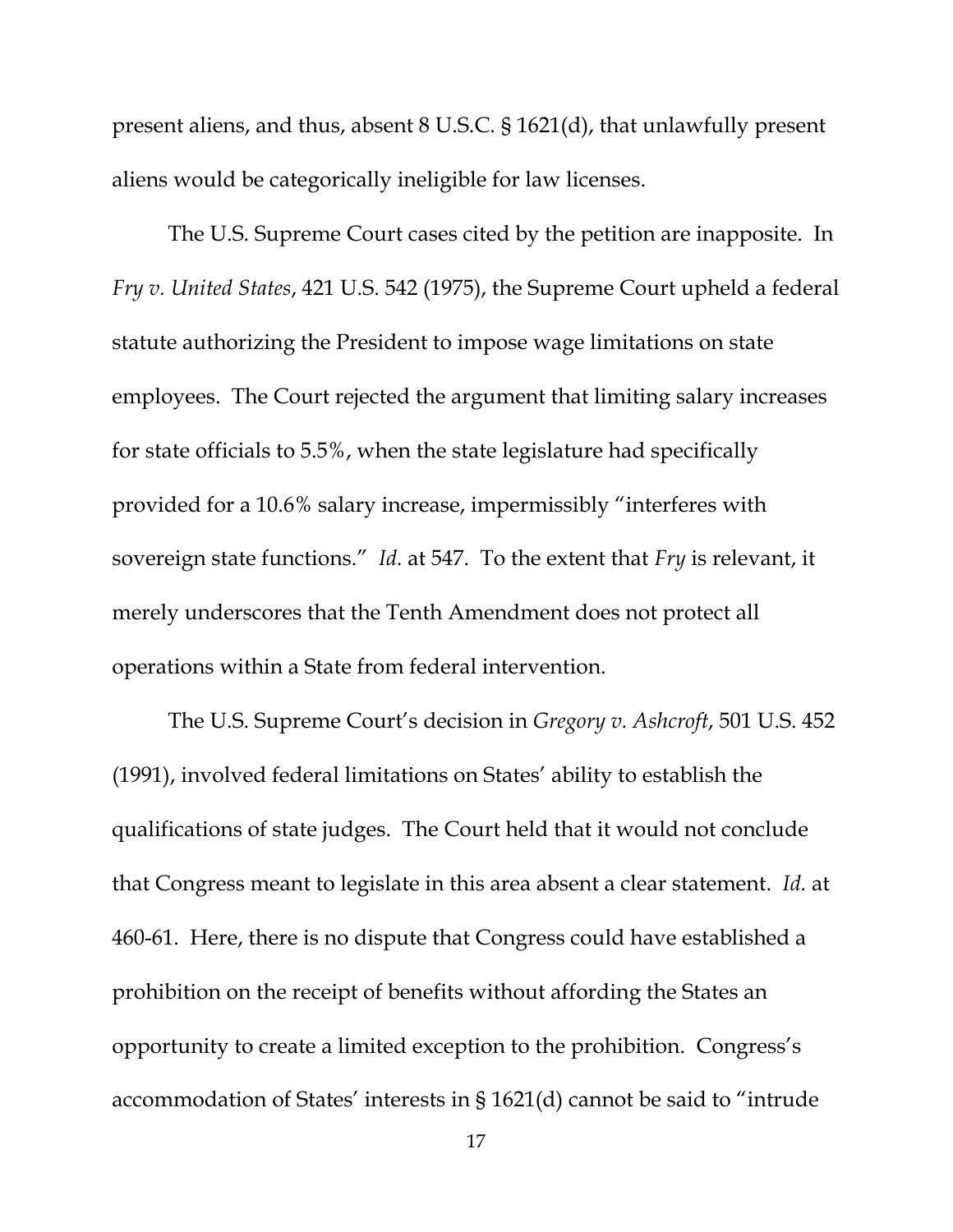on state governmental functions," *id.* at 470, or "alter the usual constitutional balance between the States and the Federal Government," *id.*  at 460 (quotation marks omitted), and, of course, Congress has clearly indicated that enactment of a state law is required if a state intends to override the federal default rule. The Appellate Division of the New York Supreme Court was thus wrong to treat 8 U.S.C. § 1621 as analogous to the provision at issue in *Gregory*. *See Matter of Vargas*, 131 A.D.3d 4, 25-26 (N.Y. App. Div. 2015).

In sum, petitioners do not contest that federal law requires that the rule they seek take the form of an enactment by the State Legislature. Their contention that this requirement violates the Tenth Amendment is without basis.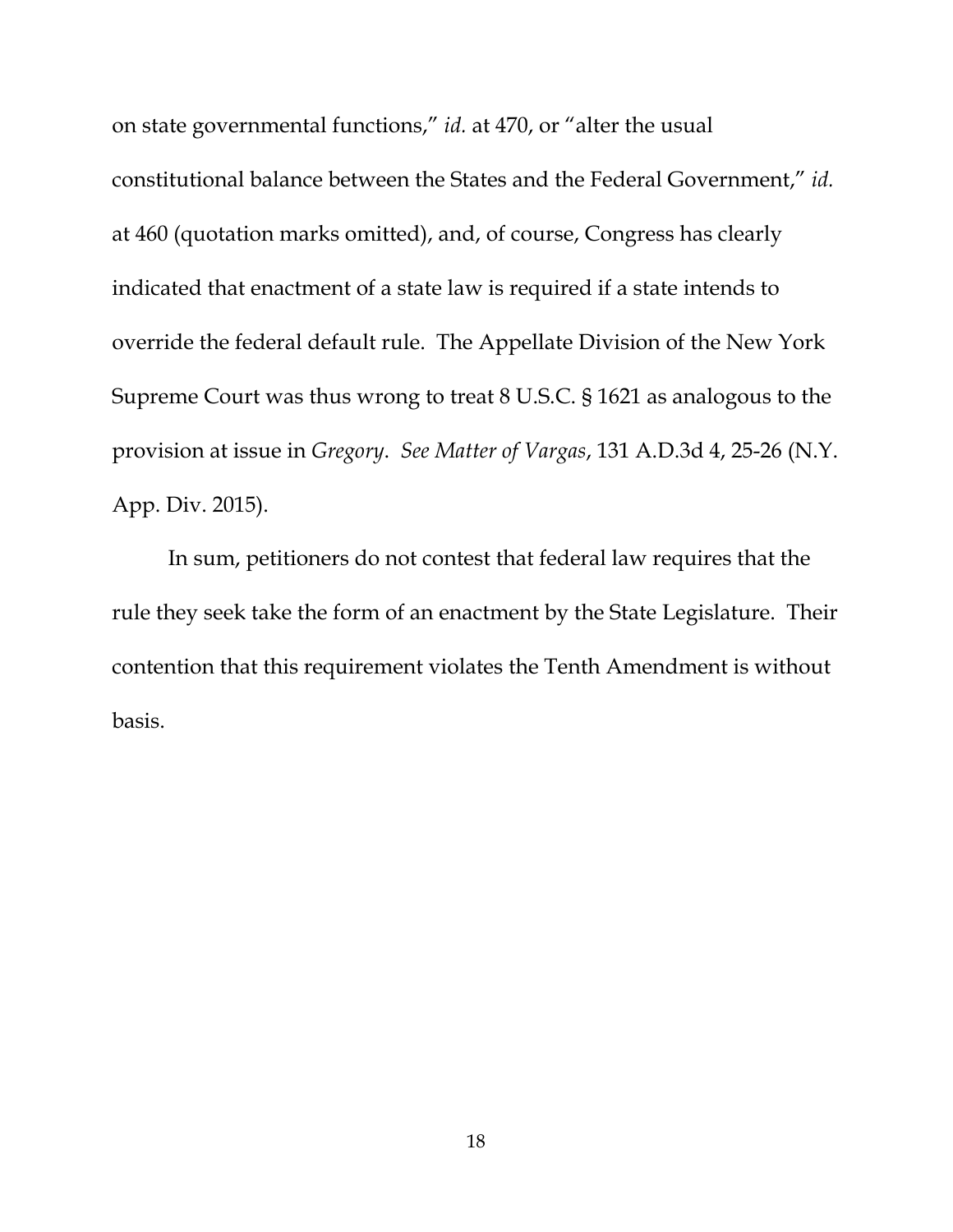### **CONCLUSION**

For the foregoing reasons, the petition should be denied.

Respectfully submitted,

JOSEPH H. HUNT *Assistant Attorney General*

JOHN W. HUBER *United States Attorney* 

JENNIFER P. WILLIAMS *Assistant United States Attorney* 

*s/ Daniel Tenny* 

DANIEL TENNY *(202) 514-1838 Attorneys, Appellate Staff Civil Division, Room 7215 U.S. Department of Justice 950 Pennsylvania Ave., N.W. Washington, DC 20530* 

**MARCH 2019**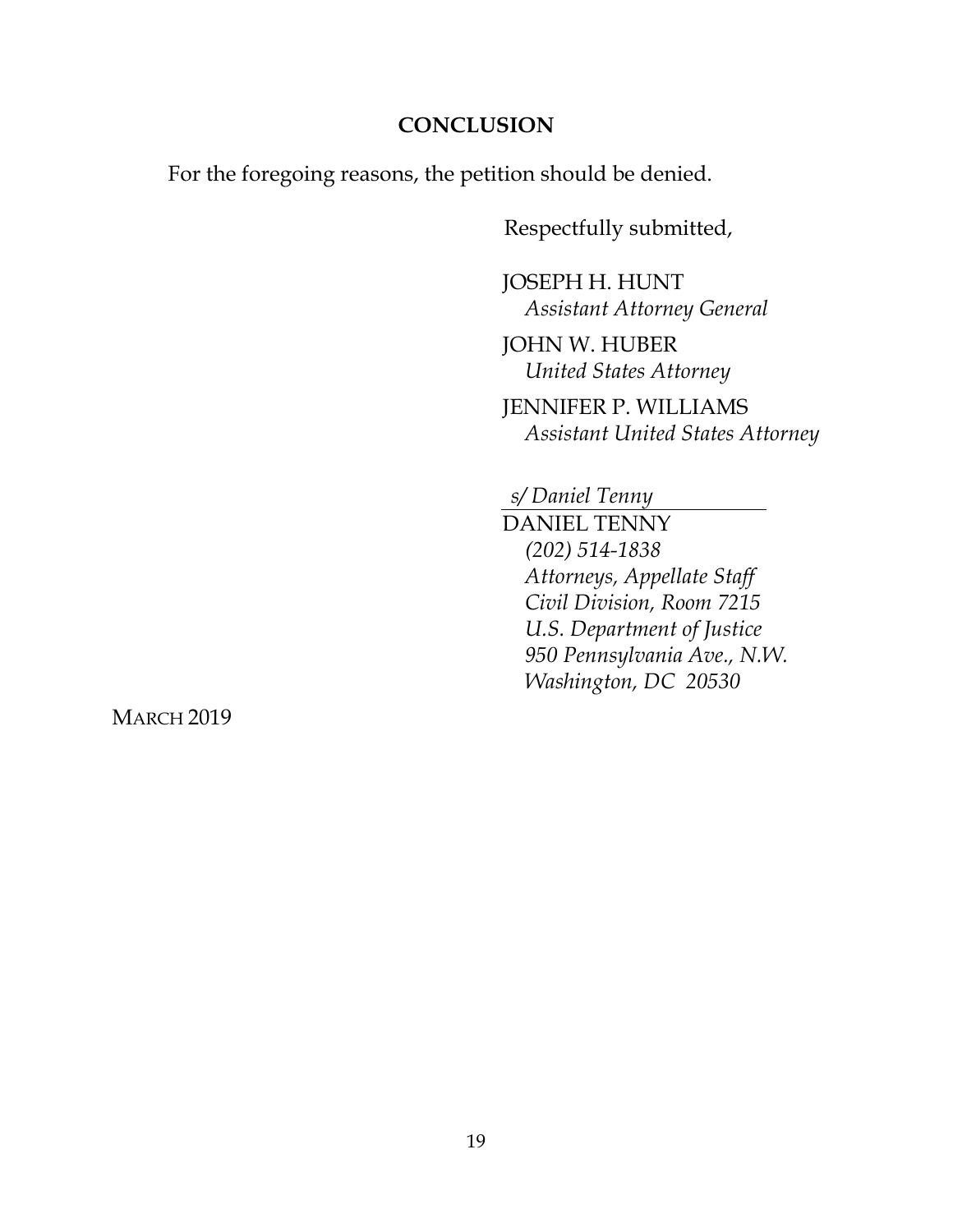### **CERTIFICATE OF SERVICE**

 I hereby certify that on March 26, 2019, I electronically filed the foregoing with the Clerk of the Court by sending it by electronic mail to supremecourt@utcourts.gov. I also served the foregoing on the following by

electronic mail:

 Anthony C. Kaye BALLARD SPAHR ANDREWS & INGERSOLL kaye@ballardspahr.com

 Elizabeth Wright UTAH STATE BAR elizabeth.wright@utahbar.org

 OFFICE OF THE UTAH ATTORNEY GENERAL uag@agutah.gov

 John L. Fellows Eric N. Weeks OFFICE OF LEGISLATIVE RESEARCH AND GENERAL COUNSEL jfellows@le.utah.gov eweeks@le.utah.gov

 Omar C. Jadwat Lee Gelernt AMERICAN CIVIL LIBERTIES UNION ojadwat@aclu.org lgelernt@aclu.org

UTAH STATE BAR NEWS utahstatebarnews@usblists.utahbar.org

> *s/ Daniel Tenny*  DANIEL TENNY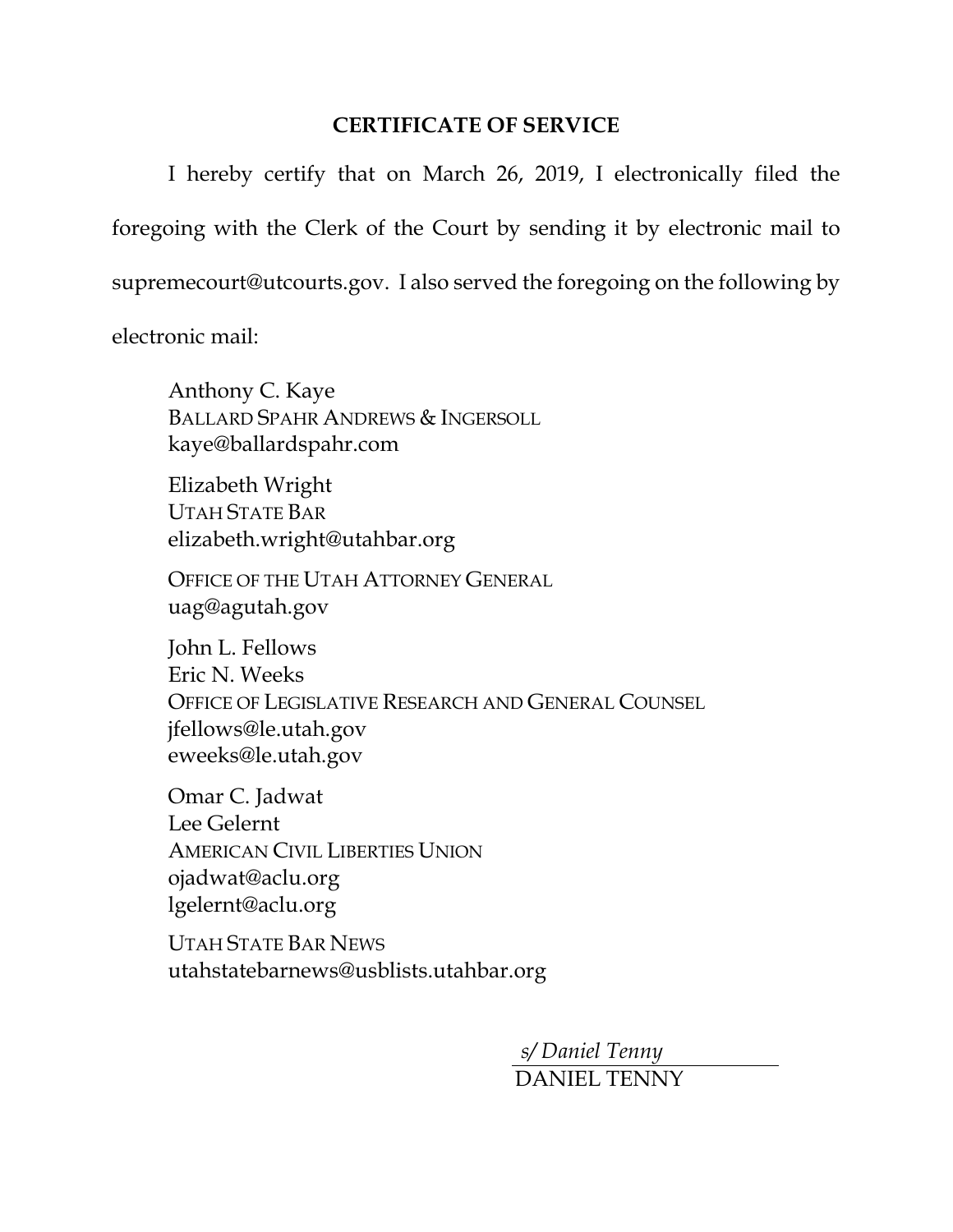# **ADDENDUM: 8 U.S.C. § 1621**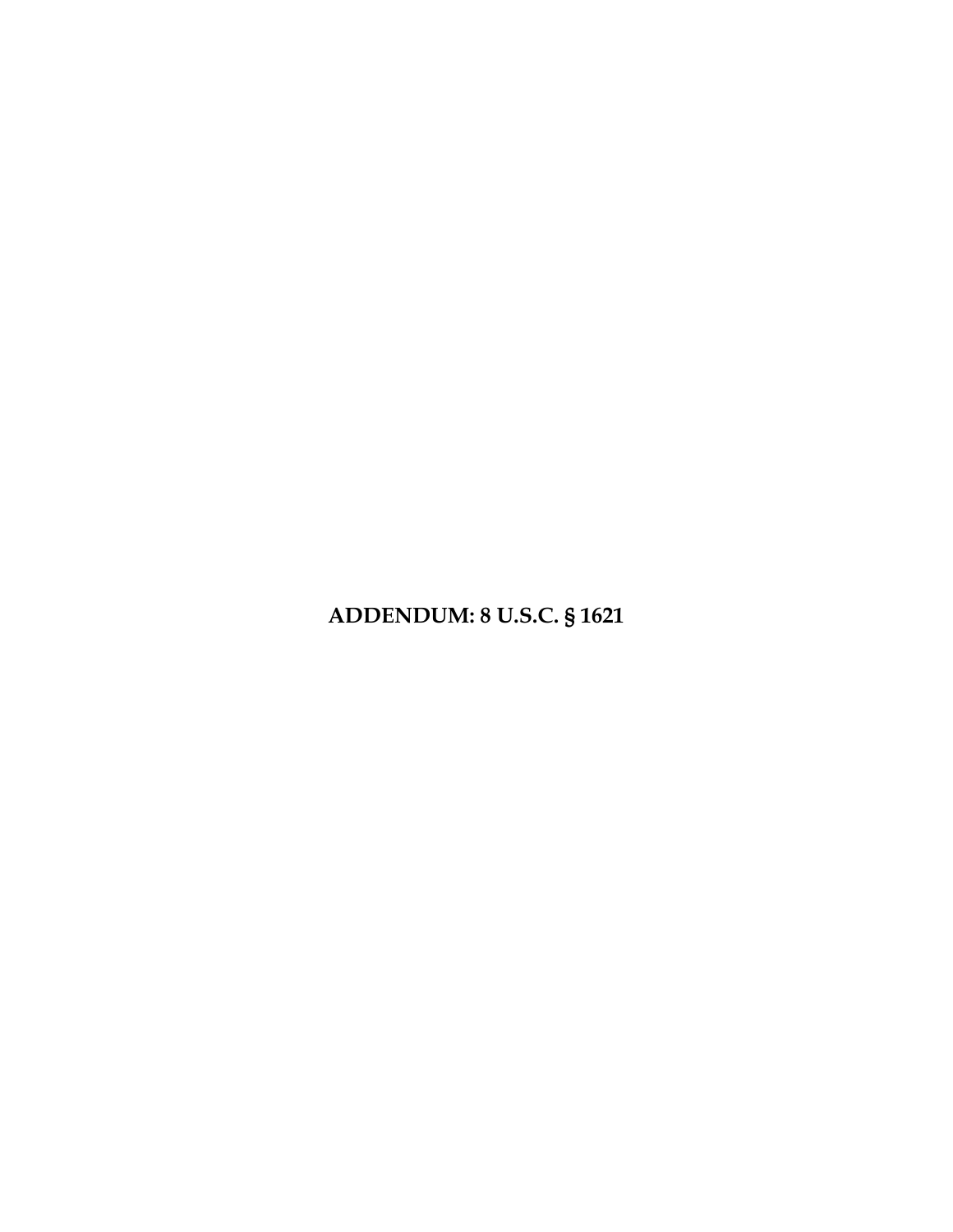**8 U.S.C. § 1621**

## **§ 1621. Aliens who are not qualified aliens or nonimmigrants ineligible for State and local public benefits**

(a) In general

 Notwithstanding any other provision of law and except as provided in subsections (b) and (d), an alien who is not--

(1) a qualified alien (as defined in section 1641 of this title),

(2) a nonimmigrant under the Immigration and Nationality Act, or

 (3) an alien who is paroled into the United States under section 212(d)(5) of such Act for less than one year,

is not eligible for any State or local public benefit (as defined in subsection  $(c)$ ).

(b) Exceptions

 Subsection (a) shall not apply with respect to the following State or local public benefits:

 (1) Assistance for health care items and services that are necessary for the treatment of an emergency medical condition (as defined in section  $1396b(v)(3)$  of Title 42) of the alien involved and are not related to an organ transplant procedure.

(2) Short-term, non-cash, in-kind emergency disaster relief.

 (3) Public health assistance for immunizations with respect to immunizable diseases and for testing and treatment of symptoms of communicable diseases whether or not such symptoms are caused by a communicable disease.

 (4) Programs, services, or assistance (such as soup kitchens, crisis counseling and intervention, and short-term shelter) specified by the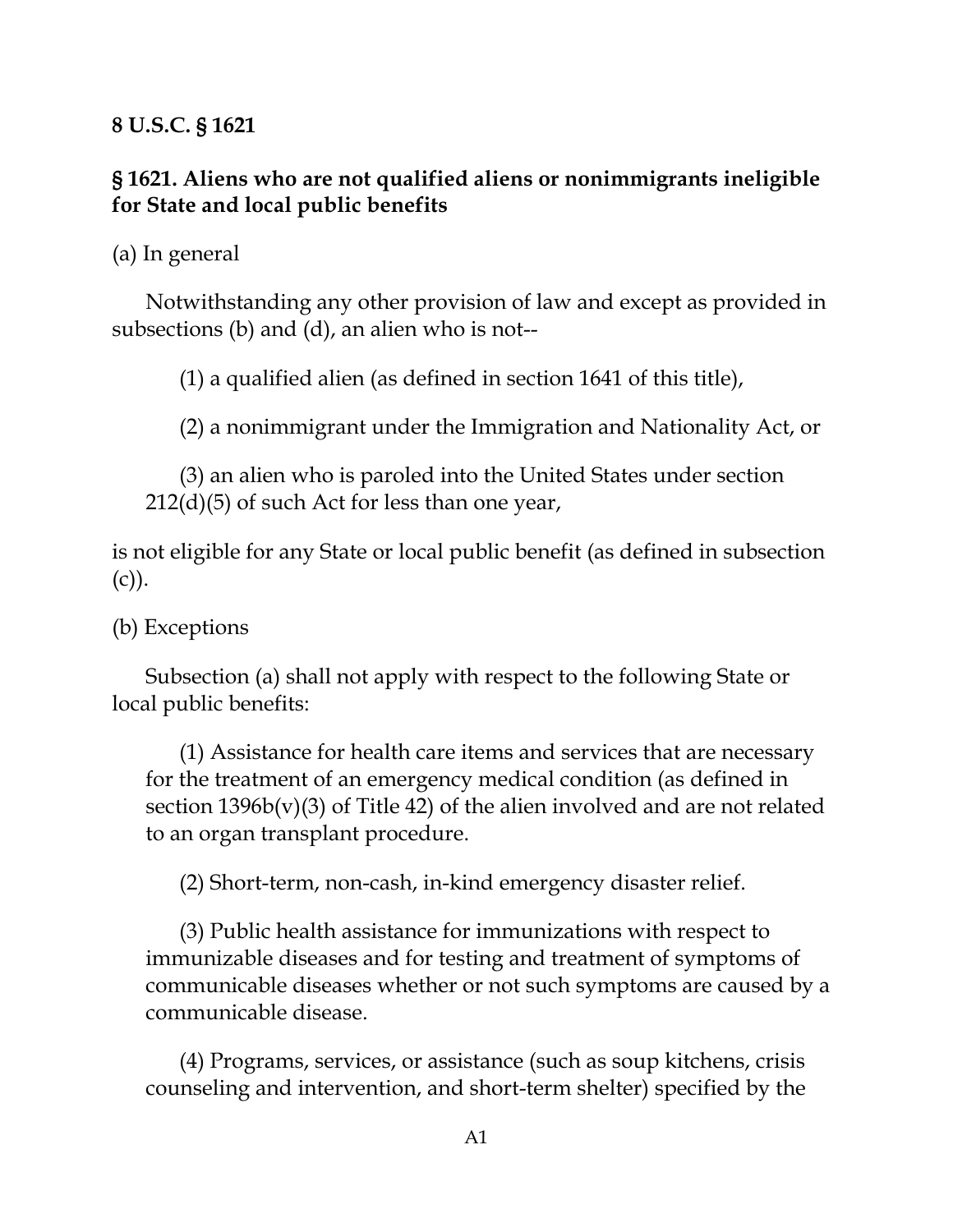Attorney General, in the Attorney General's sole and unreviewable discretion after consultation with appropriate Federal agencies and departments, which (A) deliver in-kind services at the community level, including through public or private nonprofit agencies; (B) do not condition the provision of assistance, the amount of assistance provided, or the cost of assistance provided on the individual recipient's income or resources; and (C) are necessary for the protection of life or safety.

(c) "State or local public benefit" defined

 (1) Except as provided in paragraphs (2) and (3), for purposes of this subchapter the term "State or local public benefit" means--

 (A) any grant, contract, loan, professional license, or commercial license provided by an agency of a State or local government or by appropriated funds of a State or local government; and

 (B) any retirement, welfare, health, disability, public or assisted housing, postsecondary education, food assistance, unemployment benefit, or any other similar benefit for which payments or assistance are provided to an individual, household, or family eligibility unit by an agency of a State or local government or by appropriated funds of a State or local government.

(2) Such term shall not apply--

 (A) to any contract, professional license, or commercial license for a nonimmigrant whose visa for entry is related to such employment in the United States, or to a citizen of a freely associated state, if section 141 of the applicable compact of free association approved in Public Law 99-239 or 99-658 (or a successor provision) is in effect;

 (B) with respect to benefits for an alien who as a work authorized nonimmigrant or as an alien lawfully admitted for permanent residence under the Immigration and Nationality Act qualified for such benefits and for whom the United States under reciprocal treaty agreements is